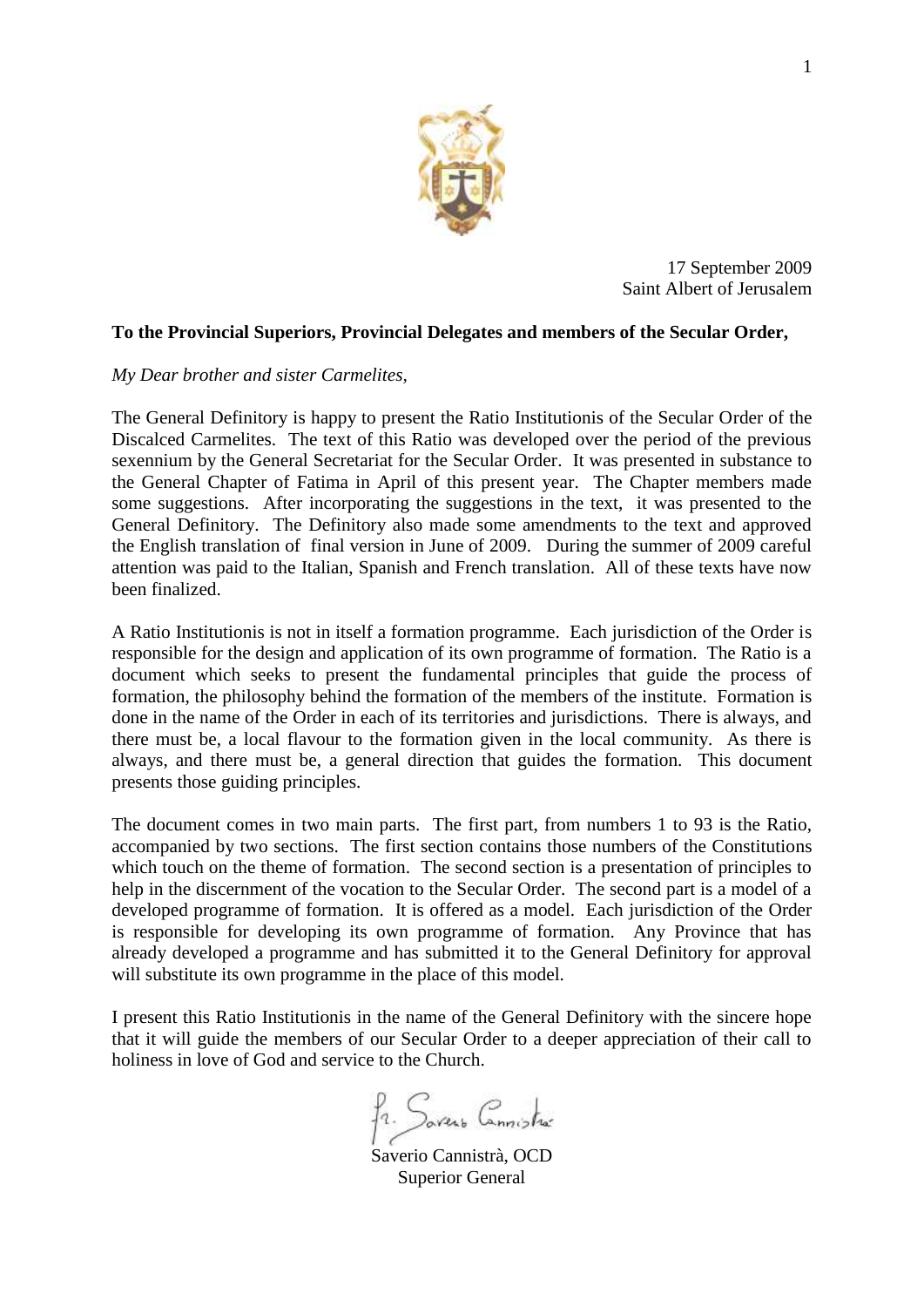### **RATIO INSTITUTIONIS OF THE SECULAR ORDER**

1. This Ratio Institutionis seeks to present the purpose of a program of formation for the members of the Secular Order of Carmel and to offer a general outline of a syllabus to achieve that formation.

2. Article 46 of the Constitutions of the Secular Order states in the first sentence the composition of the "immediate authority" of the OCDS community. In the second sentence it specifies as the "primary responsibility" of that authority "formation and Christian and Carmelite maturing of the members of the community." The primary responsibility of the defined authority according to the OCDS Constitutions is the formation of the entire community.

3. This is to indicate the purpose of the existence of communities of the Secular Order. Our communities have as specific understanding the Carmelite identity in the world today and the service that identity necessitates to God, the Church, the Order and the world. Governance, in the sense of control or organization, comes as a secondary and supportive role to the primary purpose. In fact, if the formation is adequate governance becomes minimal.

4. Number 32 of the Constitutions states that the purpose of formation is "to prepare the person to live the spirituality of Carmel". This sentence of the Constitutions gives a very important emphasis to the purpose of formation, indicating those elements that are not the priorities in the program of formation. The purpose of the formation program is not to produce experts in Carmelite spirituality, nor to obtain a university degree in spirituality or spiritual theology.

5. The purpose is to "prepare the person". The stress on the person who is to be prepared helps the formation community understand that the process must be directed to the individual in a concrete way. The people who come to the Secular Order of Carmel are, with few exceptions, people who have many commitments, especially with families and with work. The program of formation must be flexible enough to adapt to the circumstances of each person who is to become a member.

6. The purpose of formation is the preparation of individuals inspired by the Holy Spirit to live a spiritual life according to the principles of Discalced Carmelite spiritually. Only when this is clearly understood, will the Council then be able to help the individuals either new members or those already present. This also underlines the need for an adequate discernment of the call to Carmel.

7. Good formation depends on good information. At the same time it must be clear that formation is distinct from information. The primary role of the person responsible for formation in the Secular Order community is to accompany those in formation, to help them put into practice what they learn through the process of formation. The information they are given through reading and classes is meant to be a help to the person's spiritual growth.

8. It will a great help to the functioning of the formation program if the person who is responsible for formation in the name of the community forms a team for the presentation of the necessary materials. There may be some in the community who are able to present certain themes or topics and others capable of other input, which, altogether will present a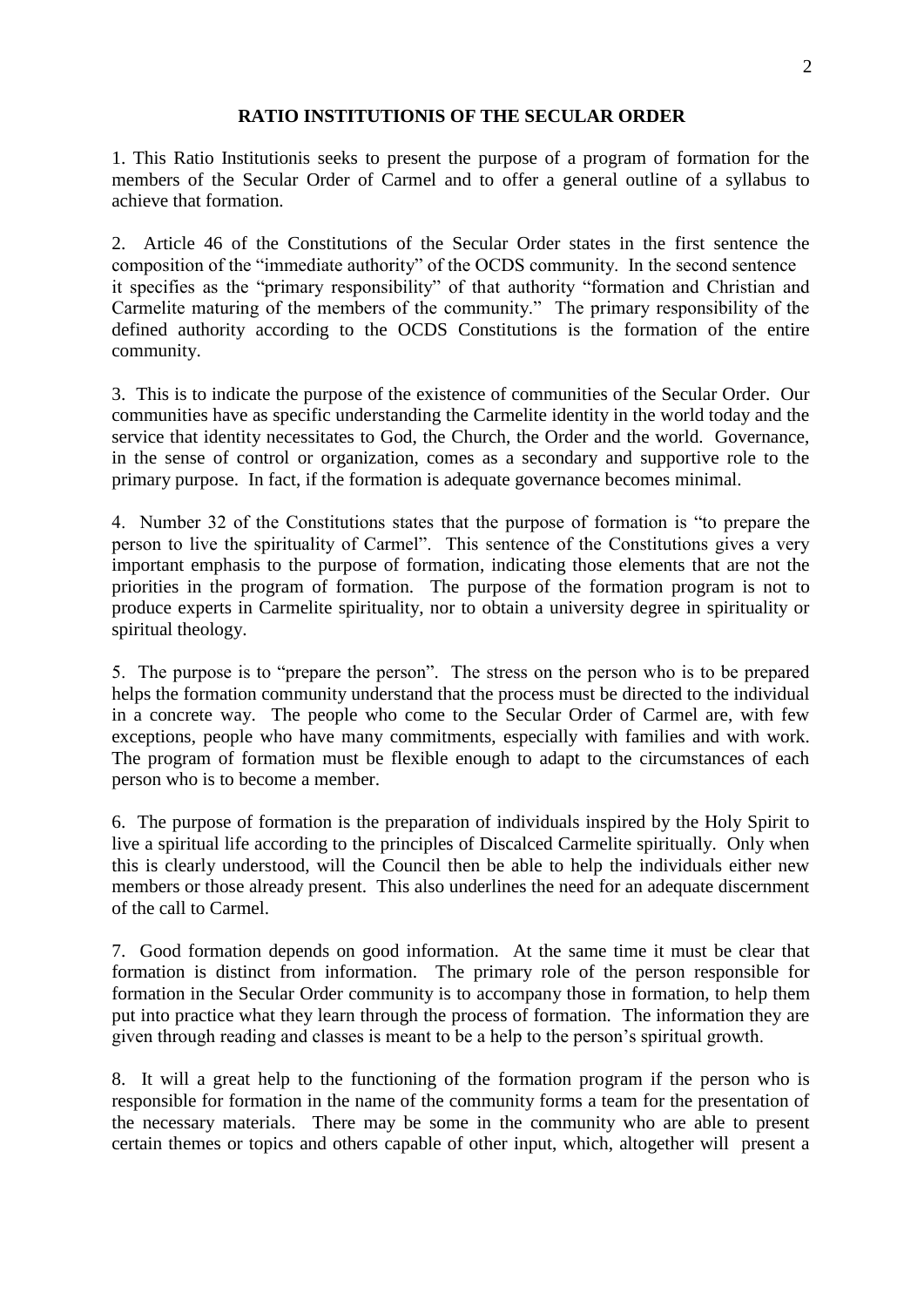more effective program. This also helps to reduce the burden on the person responsible for formation.

9. The period of introduction to the life of the Secular Carmel is a process of six years duration. This process is described in the Constitutions, number 36 as "gradual". In addition to flexibility on the part of both the beginner and the community, both must also be patient with the process to do things step-by-step. Generally, those who approach the Secular Order are sincere in their love of God and desire for a deeper spiritual life. They often come with a love of the Blessed Virgin Mary and the scapular. They come to Carmel already convinced of the need to pray. And generally, these convictions and these desires need to be guided by sound theological, liturgical and spiritual principles.

10. The community, the Council, the formator, those who give classes, and the Spiritual Assistant of the community must be willing to help the new members of the community by example and by direction. And the new members themselves must be intellectually and personally open to the new ways of the spiritual life they will find in Carmel.

11. In the program of formation as outlined in the Constitutions it is always the Council that has the right and the obligation to discern the progress of the candidates. It is always the Council that has the right to admit the candidates to each stage of the formation process. For this reason, the Council itself must be interested in the process of formation and support the formation director in his or her task.

12. The Constitutions themselves offer the basic and most necessary elements of formation. The syllabus presented here is intended to be a guide to the Secular Order throughout the world. It contains a process of going through the material of formation in an organized way. The essential elements are presented and ought to be included in any program of formation. It must, however, be adapted according to the circumstances of each nation and region.

# **ESSENTIALS OF FORMATION**

# 13. **Human Formation**

develops our:

- ability for interpersonal dialogue, mutual respect and tolerance
- readiness to the possibility of being corrected and to correct others with serenity
- capacity to persevere in our commitments

### 14. **Christian Formation**

enhances our:

- capability to receive the necessary theological foundation by means of the *Catechism of the Catholic Church* and Church Documents
- appreciation of our baptismal consecration
- zeal for conversion, Christian commitment and holiness of life
- fervor to live the demands of following Jesus by taking part in His saving mission in unfolding our prophetic, kingly and priestly calling.

### 15. **Carmelite Formation**

confirms our Carmelite identity in the:

• study and spiritual reading of the Scriptures and in the practice of *Lectio Divina*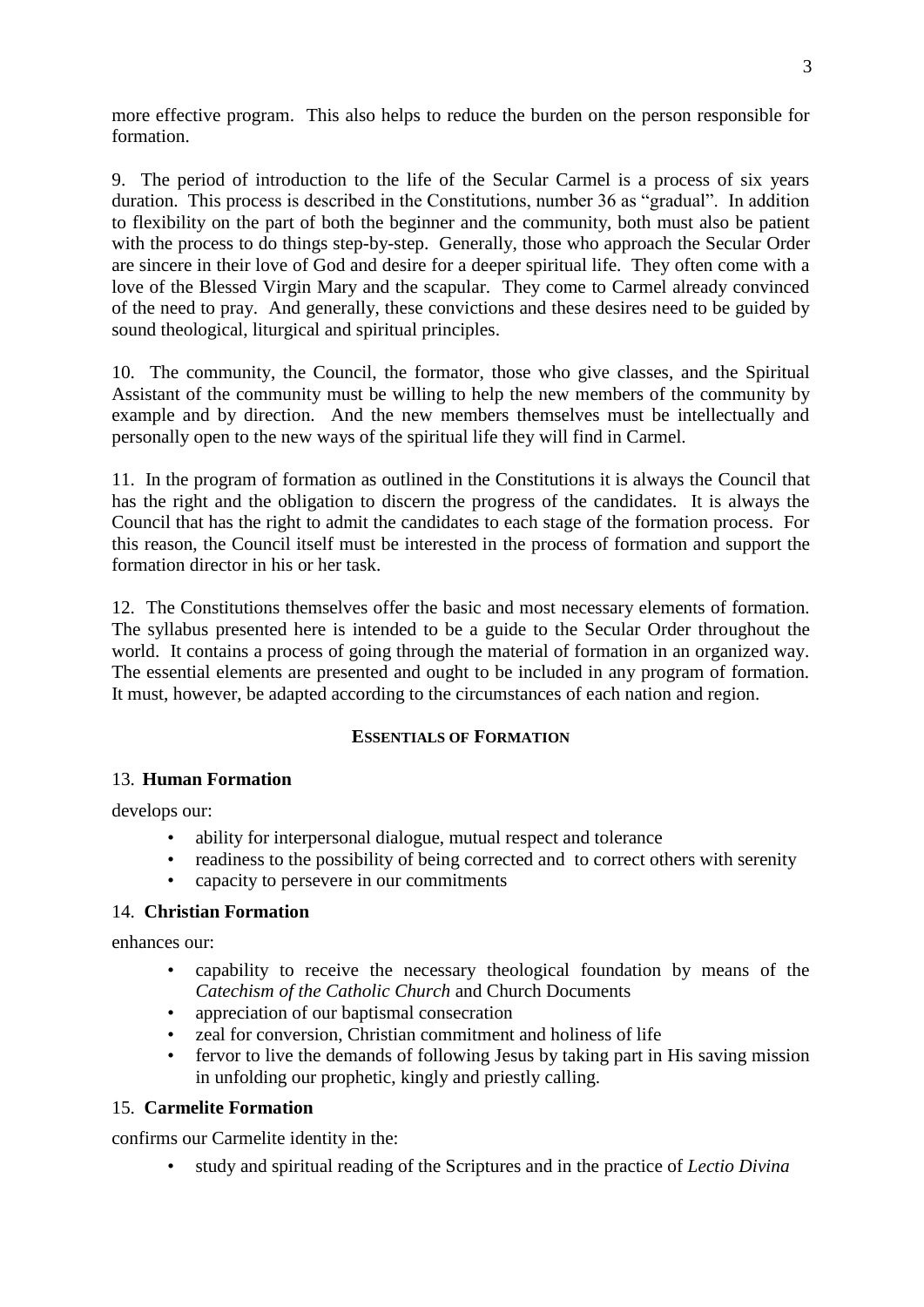- importance of the liturgy of the Church, especially the Eucharist and the *Liturgy of the Hours*
- spirituality of Carmel, its history, the writings of the Order's Saints
- formation in prayer and meditation
- formation for the apostolate based on the teaching of the Church and on understanding our role as Seculars in the apostolate of the Order

## **Agents of formation in the Secular Order of the Discalced Carmel**

## **The Principal Educator: the Holy Spirit**

16. The Holy Spirit, sent by the Father and the Son, is the principal teacher of the Church. The one called to life in Carmel, aware of the indwelling grace of the Spirit, should become conscious of that ineffable Presence. It will lead to a knowledge of the truth, especially with regard to a personal vocation. The Spirit, infused to bring about a new birth through Baptism, animates the one called to live the mystery of the Trinity in an ever deeper way, and also to bear more abundant fruit by the gift of self (realized in "good works, good works").

## **The Blessed Virgin Mary**

17. Intimately united with the action of the Holy Spirit is that of the Virgin Mary. Mother of Christ and our Mother, she is involved in the spiritual life of everyone, but especially in that of one called to life in Carmel. Under her protection, expressed in Carmel by the scapular, all those in formation in the Order are spiritually protected and formed. Mary, the Mother of believers, is for us a model of committed and prophetic contemplation. She welcomed the Good News with enlightened discernment, and promptly undertook its demands. She treasured the Word, pondering on it prayerfully in her heart, and proclaimed it freely and courageously in the Magnificat. This contemplative-apostolic example of hers should be stressed in the course of formation, to help the students understand and practice what it really means to follow Christ. Mary is the perfect model of a disciple of the Lord.

# **The Church**

18. The Church is inseparable from Christ. He established it as a sign and instrument of his salvific design. It is the People of God journeying throughout the ages as it goes to meet its Lord. In the Church the evangelizing presence and activity of Jesus is prolonged on earth through the preaching of the word, and through the sacraments; which are agents of grace to counteract the agents of sin in society. In following Christ, the Carmelite secular has the support and nourishment of the Church. By the Promise the Carmelite secular manifests more than ever the inherent power of the sacraments, especially Baptism, the Eucharist, and the Sacrament of Reconciliation. Every candidate, then, should become immersed in the reality that is Church, which calls on him to strive for holiness. In response, the one called will experience a growing need to give himself to the Church in some way.

### **The Carmelite Order**

19. The Order of the Discalced Carmelites constitutes a specific, charismatic and legal religious family. The communities of the Secular Order depend juridically on the Discalced Carmelite friars (religious Order) and thus have a character distinct from other associations the faithful. The religious superiors have a responsibility toward these communities according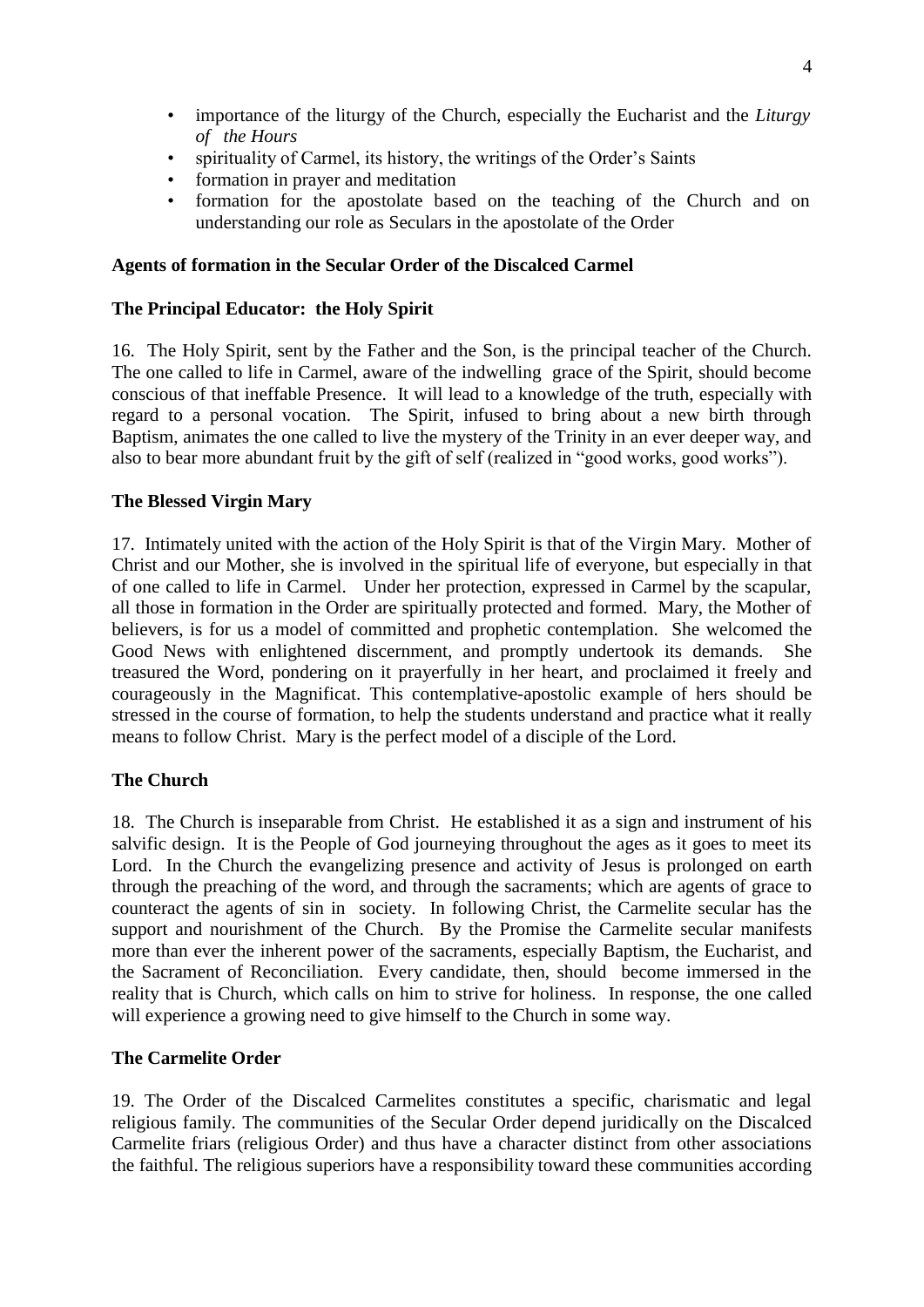to Constitutions of each branch. The Constitutions which govern the communities of the Secular Order give them a specific and legitimate autonomy.

20. The Lord brought the religious family of the Discalced Carmelites into existence, equipped it with its proper charism and continues to direct it by His Spirit. The Secular Order receives new vocations with joy but also with a feeling of responsibility, so that in them also the charism may be daily understood more deeply, bear fruit and expand. The new candidates are an enriching grace and a springboard for real spiritual renewal for the local Secular Order community.

21. The Discalced Carmel, after the example of its Founders, has its own formation program. It has its own style, based on persons who were so mature in their faith as to be saints and authorities for the whole Church: the Doctors, Teresa of Jesus, John of the Cross and Saint Thérèse. The tradition begun as a result of the lived experience of Saint Teresa and Saint John of the Cross constitutes the formative patrimony which pervades Carmel. Today the task of the Order is that of continuing the uninterrupted line of educators who prepare for our times men and women for the Church, just as Elizabeth of the Trinity, Edith Stein and Raphael Kalinowski were.

# **The Candidate**

22. It is the candidate who have the primary responsibility for a "yes" to the call and for accepting the consequences of a personal response. This does not mean that the candidate must be the arbiter of own their destiny or self-educated; deep down in the conscience the candidate knows the need of divine and human assistance. The candidate will be open to a continuous growth in Gospel wisdom, which is a far cry from that of the world.

23. The candidate is called to profound dialogue with God in prayer. But this would be meaningless in the absence of a trusting relationship with the members of his community, especially the educators. With a progression suitable to the various stages, the candidate should get a clearer idea of how important, indeed necessary, our charism is for personal life. To do so, the candidate should learn from the example of those experienced seculars who are living Carmelite spirituality and sharing it with those in formation, and also with the important documents of our family: the Constitutions and the writings of our saints.

### **The Community**

24. The secular community of Carmel is an association of Christ's faithful, inspired by the ideal of the primitive church which had "only one heart and soul" (Acts 4, 32). Its members are animated by the spirituality of the Discalced Carmel.

25. The secular community expresses the mystery of the Church-Communion. Indeed, it arises from the communion between the Father, the Son and the Holy Spirit by which it is nourished; it takes part in the mission of the church of calling the people to this communion (LG 1, 19).

26. Fraternal life is inspired initially by the "primitive" rule of the Brothers of the Blessed Virgin Mary of the Mount Carmel given by Saint Albert, patriarch of Jerusalem and confirmed by Innocent IV. Faithful to the teaching of our Holy Mother Teresa, the members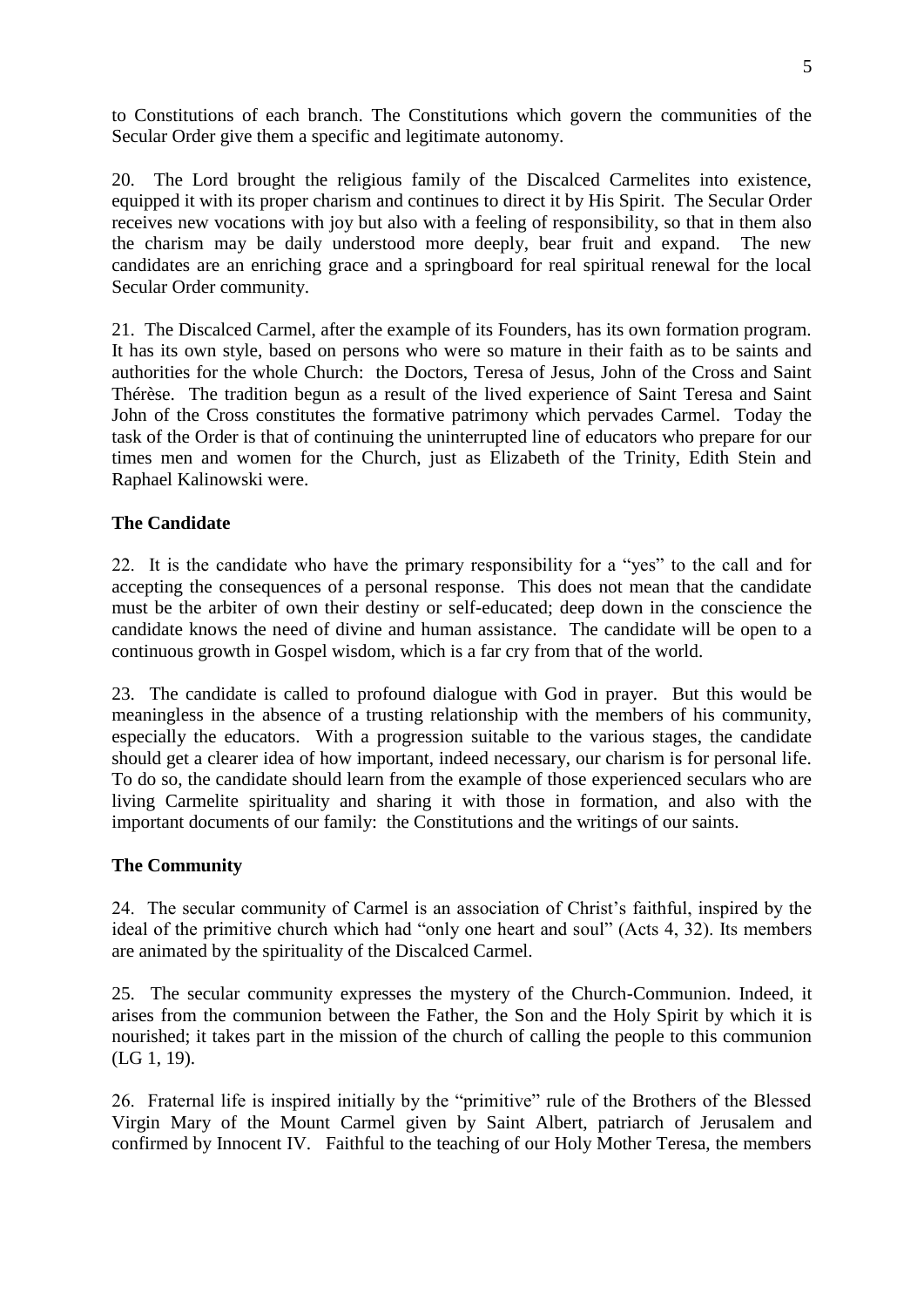are conscious that their commitment cannot be carried out by one alone; their fraternal life is a privileged place where they are deepened, formed and matured.

27. It is Christ in his Pascal mystery who is the model and sustainer of fraternal life. This fraternal life constitutes an evangelical way of conversion which requires the courage of selfrenunciation to accept and accommodate the other within the community. This renunciation becomes a way of life, in order to live as Jesus did.

28. Because of this identity of the Secular Order Carmelite community, it is the appropriate place for the formation of the candidate seeking admission. The community should give a good example of how to live Secular Carmelite life, even if it does not reach the ideal. Only by way of exception, in extraordinary circumstances, may a candidate enter the Order as an isolated member. The secular order community as a whole, and each of its members, have a formative responsibility, to be fulfilled in the manner determined in cooperation with the Director of formation and the Council.

29. The Community Council will take special care to select suitable seculars for the formation team, people of prayer and culture, open-minded and anxious to share their Carmelite experience with the candidates. Provided the formators all agree in their objectives and methods, the better qualified and even diverse they are, the more successful will be the education of the candidates. An important formative role is exercised in the community by senior, ill or otherwise incapacitated members who, in their regular contact with the candidates, should be a very good example by reason of their experience.

## **The President of the Community**

30. First among brothers and sisters, the president, together with the Council, directs the community in a spirit of faith and is heard in the same spirit in an atmosphere of dialogue. In exercising the service of authority, the president must not fail to use it, but the role should be one of service rather than that of a control. Let the chief concern be to establish communion in a spirit of charity.

31. It is the task of the president to see that the Council team draws up a suitable program, guide its implementation. The president arranges that Council meet to review the program and consider changes. All of this should be done with prudent regard for the competence and independence of the Director and collaborators.

### **The Director of Formation**

32. The Carmelite secular who is directly in charge of formation is given the title of Director. The director should be a person of mature faith and well versed in the Carmelite life. As indeed each secular should be who is in charge of the candidates during any one of the stages of formation.

33. All that is mentioned here applies to every member of the formation team; it deals with the essential points valid for every stage of formation. In due course, mention will be made of the features that are proper to each stage.

34. The principal task of the Director is to accompany, following closely the progress of each candidate. Next to the candidate, the director is the main contributor to the formation process.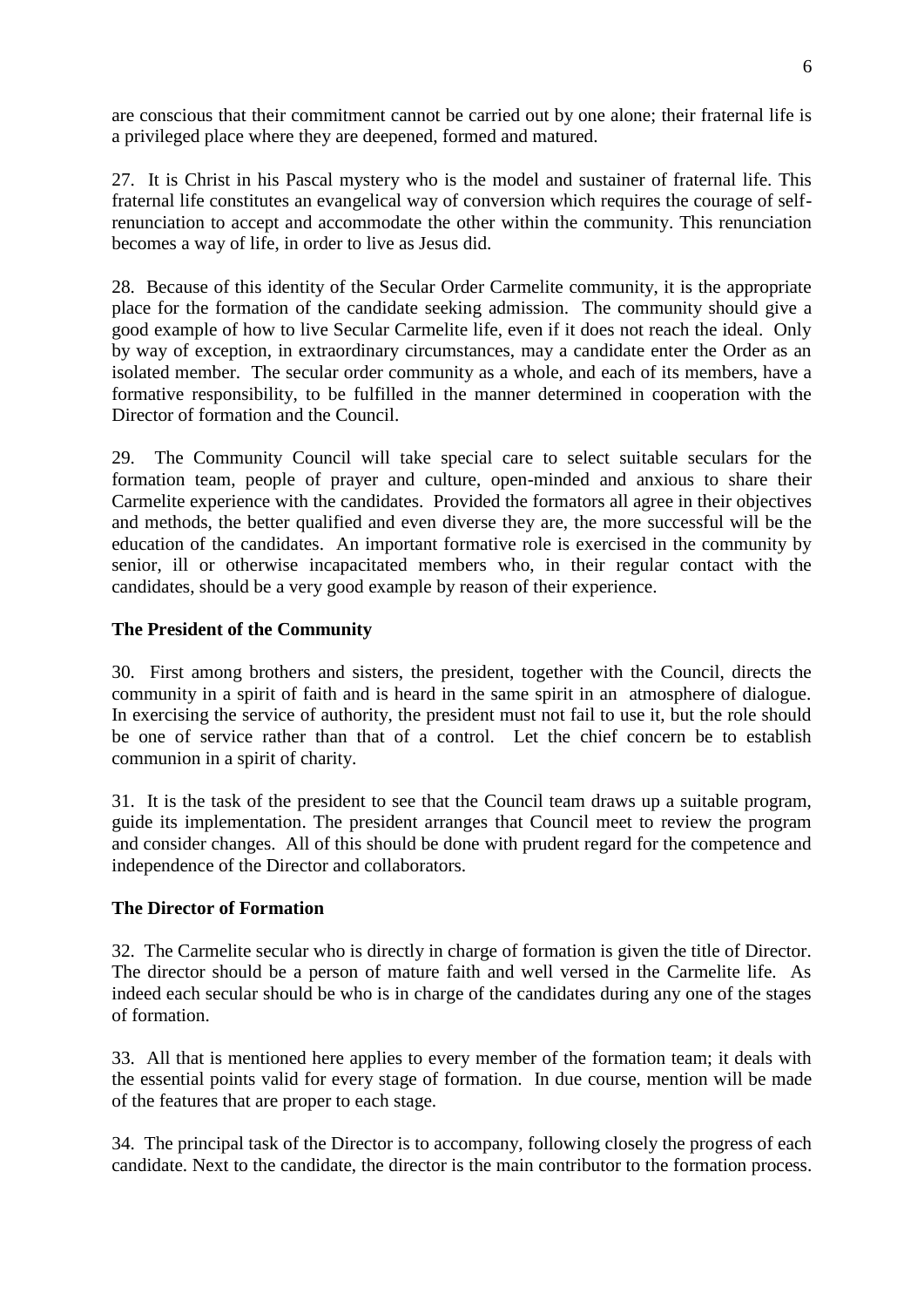The director is in a privileged position, for which grace will not be lacking. For this reason the director will consider himself or herself a humble disciple and a servant of the one Director, Jesus Christ. At the same time, the director is aware that he or she is fulfilling an important role of mediation between the candidate on the one hand and the Church and the Order on the other. The community Council may appoint one or more assistants to help in the direct work of formation. They are to form with the director a small team who should work together in harmony.

35. The Council retains its responsibility and competence in those matters laid down in the Constitutions, namely, regarding the suitability of candidates and the consent for admission to formation, to first promises, for final promises, and for vows. Special deference will be given to the judgment of the Director and his assistants because of their position in the work of formation.

## 36. **A Proposed Methodology:**

- 1. Formation class starts and ends with prayer
- 2. Morning Praise or Evening Prayer with time given for silent prayer
- 3. Discussions and lectures
- 4. Points for Reflection
- 5. Points for Study and Discussion
- 6. Film showing and other audio-visuals
- 7. Retreat, immersion and desert experiences

## 37. **Basic Resources for a Program of formation:**

- 1. The Holy Scriptures
- 2. The Liturgy of the Hours
- 3. Catechism of the Catholic Church
- 4 Dogmatic Constitution on the Church *Lumen Gentium*
- 5. Dogmatic Constitution on Divine Revelation *Dei Verbum*
- 6. Dogmatic Constitution of the Liturgy *Sacrosanctum Concilium*
- 7 Decree on the Apostolate of the Laity *Apostolicam Actuositatem*
- 8. John Paul II, Apostolic Exhortation on the Vocation and the Mission of the Lay Faithful in the Church and in the World *Christifideles Laici*
- 9. Pope Paul VI, *Marialis Cultus*
- 10. John Paul II, Encyclical Letter on the Blessed Virgin Mary *Redemptoris Mater*
- 11. General Instructions on The Liturgy of the Hours
- 12. The Rule of St. Albert
- 13. The OCDS Constitutions
- 14. The Provincial Statutes
- 15. The Works of Saint Teresa of Jesus
- 16. The Works of Saint John of the Cross
- 17. The Works of Saint Therese of the Child Jesus
- 18. The Works of Edith Stein
- 19. The Works of Blessed Elizabeth of the Trinity

In addition to the above listed references it will be necessary that each region augment the possible resources with those things that are available in the region and in local languages.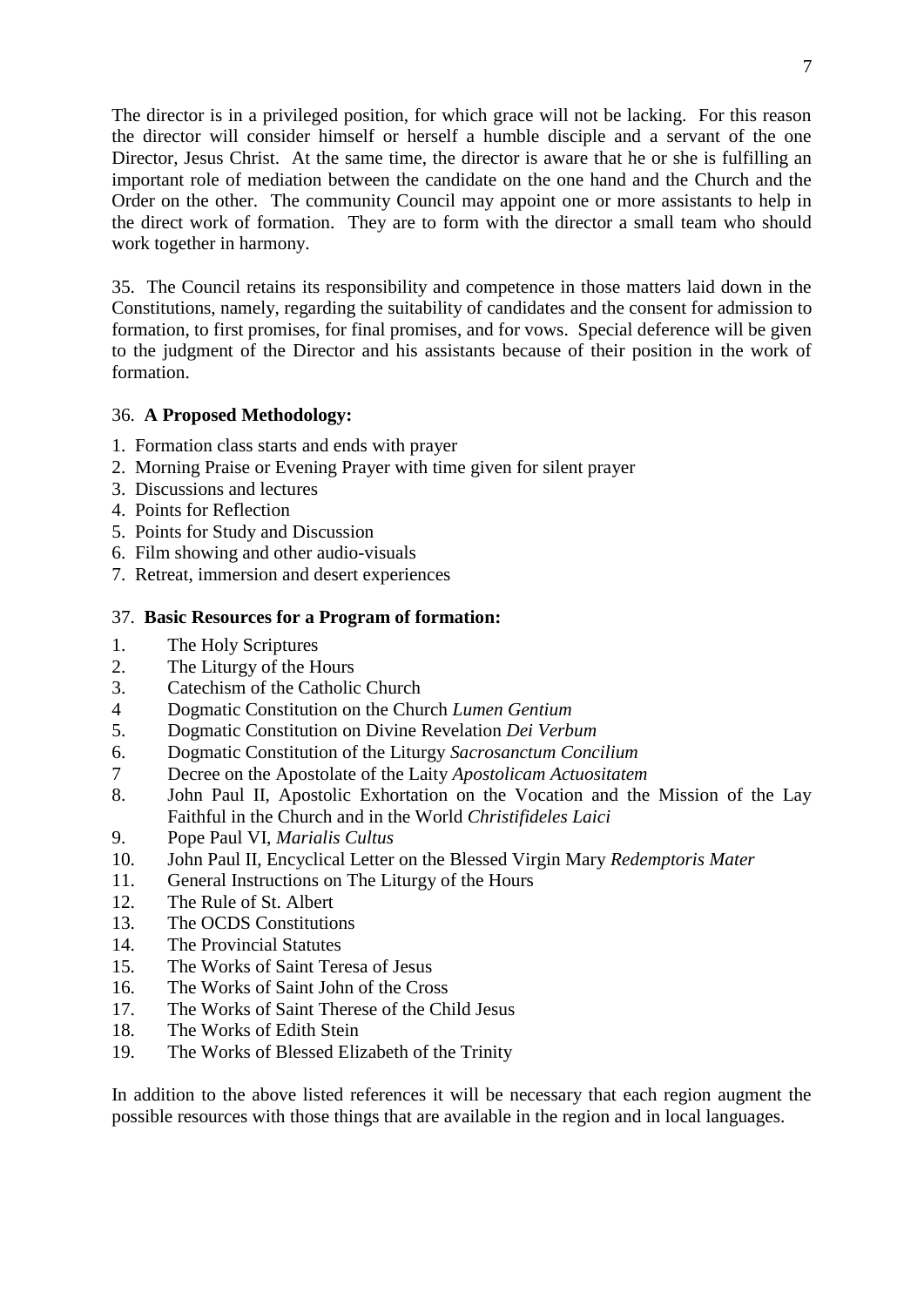### **APPENDIXES**

#### **I. Formation in the Constitutions of the Secular Order (Extracts)**

1. Carmelite Seculars, together with the Friars and Nuns, are sons and daughters of the Order of Our Lady of Mount Carmel and St Teresa of Jesus. As a result, they share the same charism with the religious, each according to their particular state of life. It is one family with the same spiritual possessions, the same call to holiness (cf. Ep 1:4; 1 P 1:15) and the same apostolic mission. Secular members contribute to the Order the benefits proper to their secular state of life. (OCDS Constitutions, 1)

2. The members of the Secular Order of Discalced Carmelites are: faithful members of the Church; called to "live in allegiance to Jesus Christ" through "friendship with the One we know loves us" in service to the Church; under the protection of Our Lady of Mount Carmel; in the biblical tradition of the prophet Elijah; inspired by the teachings of St. Teresa of Jesus and St. John of the Cross; seeking to deepen our Christian commitment received in baptism. (OCDS Constitutions, 3)

3. The Virgin Mary is present in a special way, most of all as a model of faithfulness in listening to the Lord and in service to Him and to others. Mary is the one who preserved in her heart the life and actions of her Son and meditated on them, providing for us an example of contemplation. At Cana she counselled to do what the Lord commanded. Mary is an example of apostolic service. On another occasion, she waited, persevering in prayer with the apostles, for the coming of the Holy Spirit, thus giving witness to intercessory prayer. She is Mother of the Order. Secular Carmel enjoys her special protection and cultivates a sincere Marian devotion. (OCDS Constitutions, 4)

4. Elijah represents the prophetical tradition of Carmel and is an inspiration to live in the presence of God, seeking Him in solitude and silence with zeal for God's glory. The Secular Carmelites live the prophetic dimension of Christian life and Carmelite spirituality by promoting God's law of charity and truth in the world, above all by making themselves the voice for those who cannot, on their own, express this love and this truth. (OCDS Constitutions, 5)

5. The origin of the Discalced Carmel is to be found in St Teresa of Jesus. She lived with profound faith in God's mercy which strengthened her to persevere in prayer, humility, love for her brothers and sisters, and love for the Church, leading her to the grace of spiritual matrimony. Her evangelical self-denial, disposition to service and perseverance in the practice of the virtues are a daily guide to living the spiritual life. Her teachings on prayer and the spiritual life are essential to the formation and life of the Secular Order. (OCDS Constitutions, 7)

6. Saint John of the Cross was the companion of Saint Teresa in the formation of the Discalced Carmelite Order. He inspires the Secular Carmelite to be vigilant in the practice of faith, hope and charity. He guides the Secular Carmelite through the dark night to union with God. In this union with God, the Secular Carmelite finds the true freedom of the children of God. (OCDS Constitutions, 8)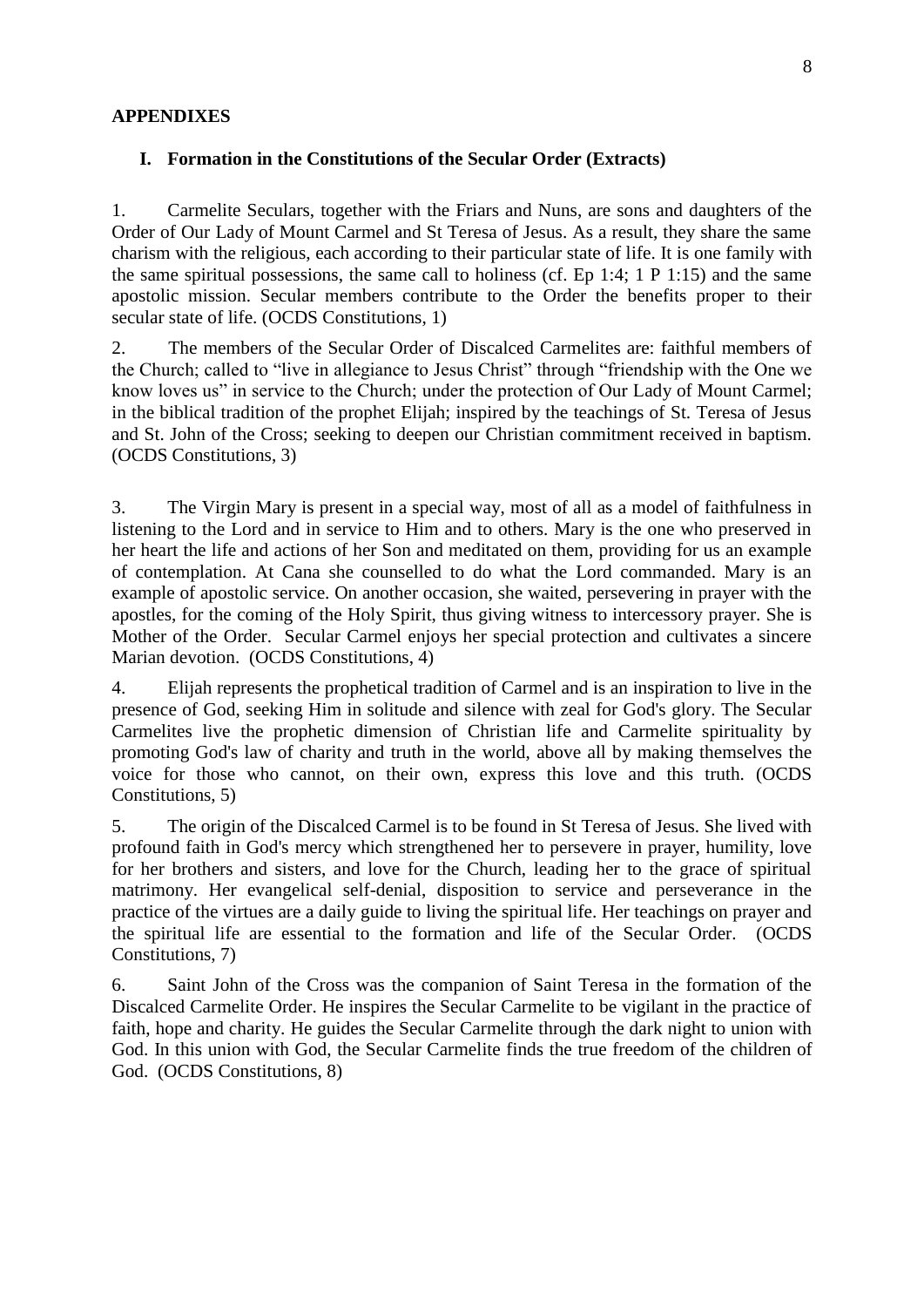7. Taking into account the origins of Carmel and the Teresian charism, the fundamental elements of the vocation of Teresian Secular Carmelites can be summarized as follows:

- a. to live in allegiance to Jesus Christ, supported by the imitation and patronage of the most Blessed Virgin Mary, whose way of life is, for Carmel, a model of being conformed to Christ;
- b. to "seek mysterious union with God" by way of contemplation and apostolic activity, indissolubly joined together, for service to the Church;
- c. to give particular importance to prayer which, nourished by listening to the Word of God and by the liturgy, is conducive to relating with God as a friend, not just in prayer but in daily living. To be committed to this life of prayer demands being nourished by faith, hope and, above all, charity in order to live in the presence and the mystery of the living God;
- d. to infuse prayer and life with apostolic zeal in a climate of human and Christian community;
- e. to live evangelical self-denial from a theological perspective; and
- f. to give importance to the commitment to evangelization in the ministry of spirituality as the particular collaboration of the Secular Order, faithful to its Teresian Carmelite identity. (OCDS Constitutions, 9)

8. Following Jesus as members of the Secular Order is expressed by the promise to strive for evangelical perfection in the spirit of the evangelical counsels of chastity, poverty and obedience and through the beatitudes. By means of this promise the member's baptismal commitment is strengthened for the service of God's plan in the world. This promise is a pledge to pursue personal holiness, which necessarily carries with it a commitment to serving the Church in faithfulness to the Teresian Carmelite charism. The promise is taken before the members of the community, representing the whole Church and in the presence of the Delegate of the Superior of the Order. (OCDS Constitutions, 11)

9. By the promise made to the community in the presence of the Superior of the Order or his Delegate, the person becomes a full member of the Secular Order. By this commitment members strive to acquire the necessary training to know the reasons, the content and purpose of the evangelical lifestyle they are undertaking. The promise heightens and enriches the baptismal commitment in Secular Carmelites. This includes those called to married life, both as spouses and as parents. This promise in renewed once a year at Easter time. (OCDS Constitutions, 12)

10. The vocation to the Teresian Carmel is a commitment to "live a life of allegiance to Jesus Christ", "pondering the Lord's law day and night and keeping watch in prayer". Faithful to this principle of the Rule, St Teresa placed prayer as the foundation and basic exercise of her religious family. For this reason, Secular Carmelites are called to strive to make prayer penetrate their whole existence, in order to walk in the presence of the living God (cf. 1 K 18:14), through the constant exercise of faith, hope and love, in such a way that the whole of their life is a prayer, a search for union with God. The goal will be to achieve the integration of experience of God with the experience of life: to be contemplatives in prayer and the fulfilment of their own mission. (OCDS Constitutions, 17)

11. "The lay faithful, precisely because they are members of the Church, have the vocation and mission of proclaiming the Gospel: they are prepared for this work by the sacraments of Christian Initiation and by the gifts of the Holy Spirit". The spirituality of Carmel will awaken in Secular Carmelites a desire for greater apostolic commitment, in becoming aware of all that their call to Carmel implies. Aware of the need the world has of witnesses to God's presence, they will respond to the invitation the Church directs to all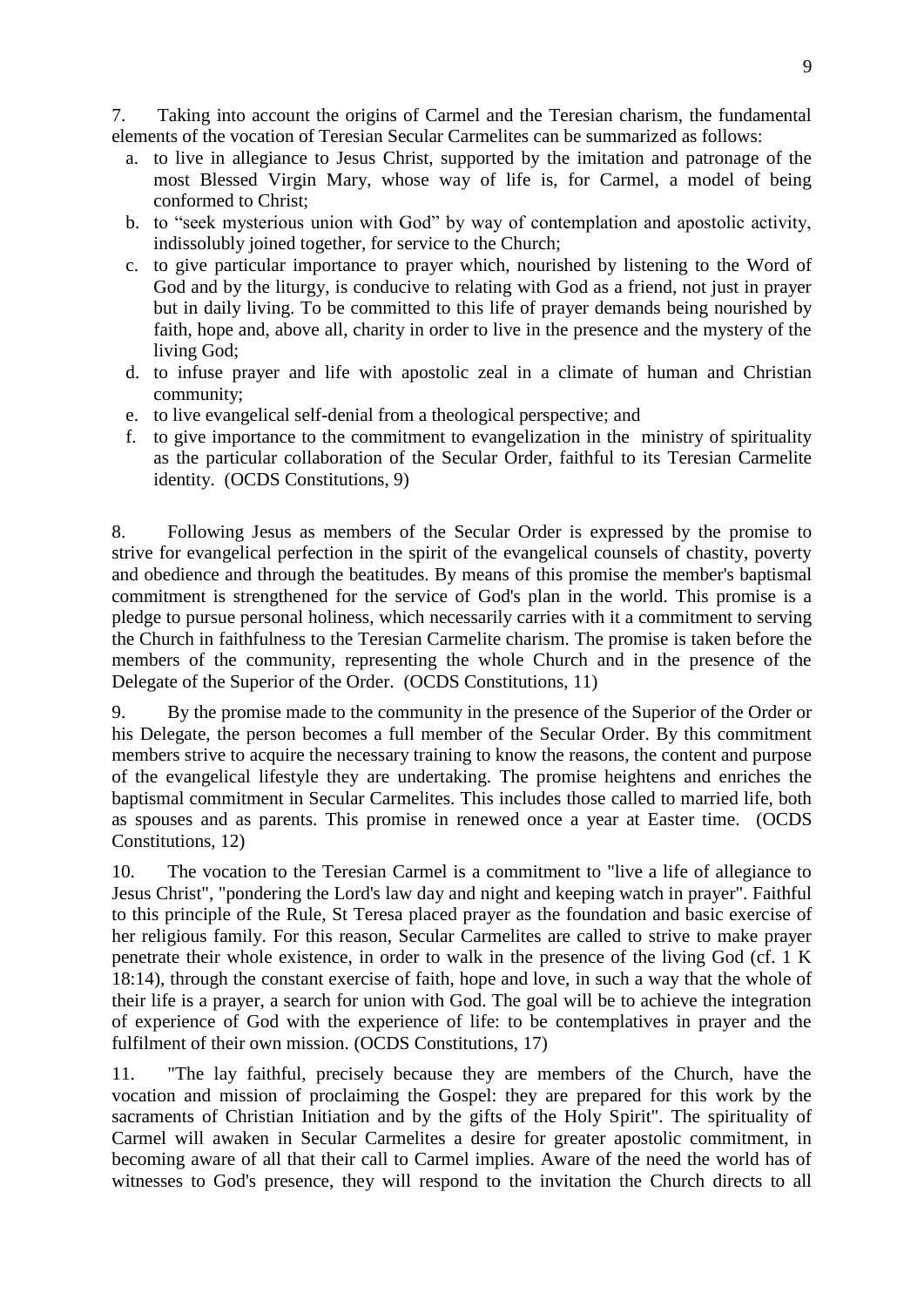Associations of the faithful followers of Christ, committing them to human society by means of active participation in the apostolic goal of the Church's mission, within the framework of their own charism. As a fruit of this participation in evangelization, Carmelite Seculars will share a renewed taste for prayer, contemplation and the liturgical and sacramental life. (OCDS Constitutions, 25)

12. The vocation to the Secular Order is truly ecclesial. Prayer and apostolate, when they are true, are inseparable. The observation of St Teresa that the purpose of prayer is "the birth of good works" reminds the Secular Order that graces received ought to have an effect on those who receive them. Individually or as a community and, above all as members of the Church, apostolic activity is the fruit of prayer. Where possible, in collaboration with religious superiors and with the necessary permissions of those in charge, the communities of the Secular Order participate in the apostolate of the Order (OCDS Constitutions, 26)

13. The Carmelite Secular is called to live and witness the charism of the Teresian Carmel in the local Church, that portion of the People of God in which the Church of Christ is truly present and acts. All will try to be living witnesses of God's presence and accept responsibility for the need the Church has of concrete help within the pastoral concerns in its evangelising mission under the direction of the bishop. For this reason, each one will have an apostolate either collaborating with others in the community or individually. (OCDS Constitutions, 27)

14. To their apostolic commitment they will bring the wealth of their spirituality in the various forms it takes in evangelization: missions, parishes, houses of prayer, Spirituality Institutes, prayer groups, the ministry of spirituality. With their particular contribution as Secular Carmelites they can offer the Teresian Carmel fresh inspiration for "a renewed spiritual and apostolic dynamism", with creative fidelity to their mission in the Church. The different apostolic activities of the Secular Order will be specified and evaluated in the Particular Statutes for the various geographical areas. (OCDS Constitutions, 28)

- 15. The central object of the process of formation in the Secular Order is to prepare the person to live the charism and spirituality of Carmel in its following of Christ, and in service to its mission. (OCDS Constitutions, 32)
- 16. With sincere interest in the teachings of the Church and the spirituality of our Carmelite Saints, Carmelite Seculars seek to be men and women who are mature in the practice of faith, hope and love, and in their devotion to the Virgin Mary. They commit themselves to deepening their Christian, ecclesial and Carmelite life. Christian formation is the solid basis of Carmelite and spiritual formation. Through the Catechism of the Catholic Church and Church documents, Secular Carmelites receive the necessary theological foundation. (OCDS Constitutions, 33)
- 17. Both initial and ongoing formation in the teachings of Teresa and John of the Cross, help to develop in the Carmelite Secular a human, Christian and spiritual maturity for service to the Church. Human formation develops the ability for interpersonal dialogue, mutual respect and tolerance, the possibility of being corrected and correcting with serenity, and the capacity to persevere commitments. (OCDS Constitutions, 34)
- 18. Carmelite identity is confirmed by formation in the Scriptures and lectio divina, in the importance of the liturgy of Church, especially the Eucharist and the Liturgy of the Hours, and in the spirituality of Carmel, its history, the works of the Order's saints, and formation in prayer and meditation.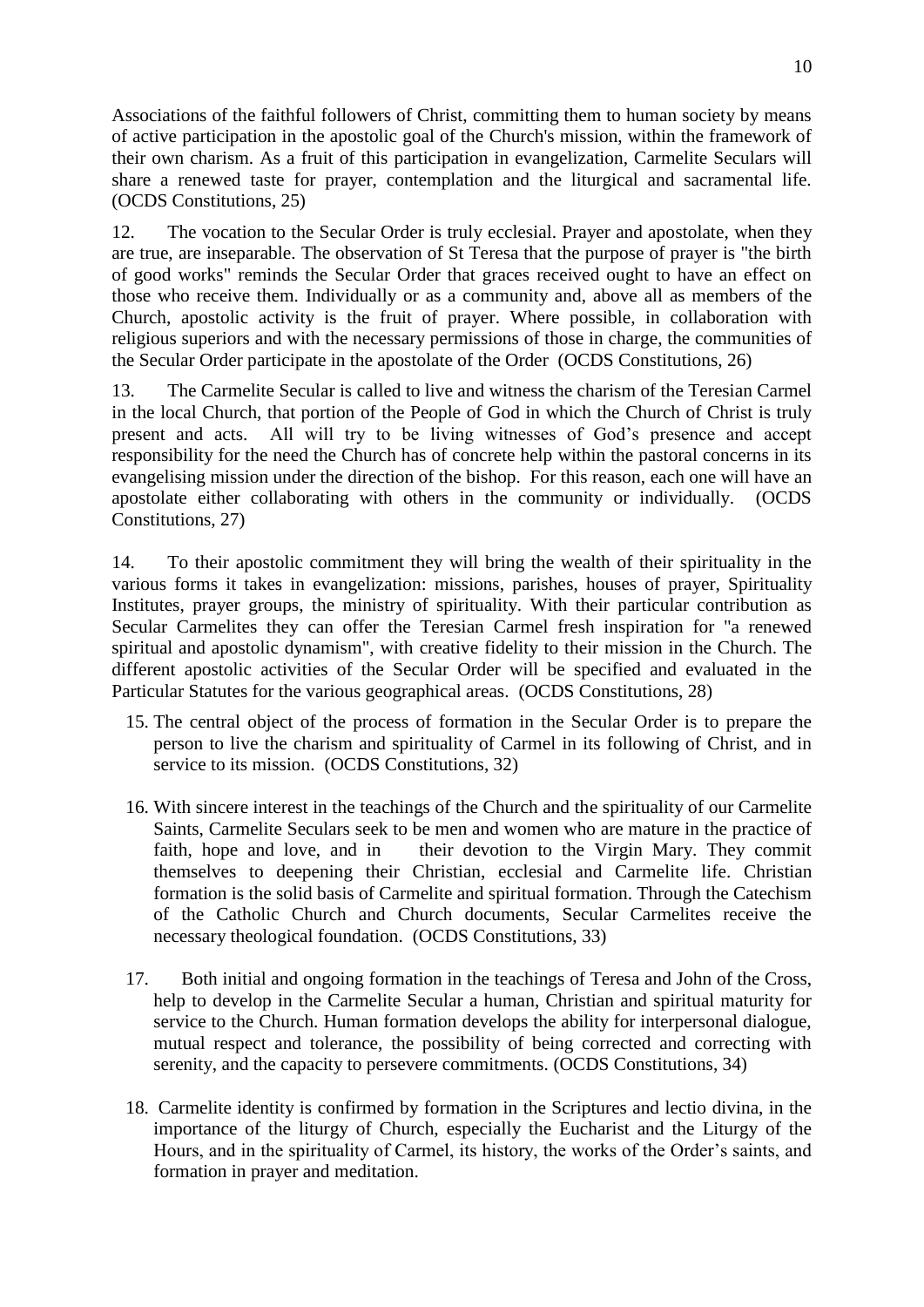Formation for the apostolate is based on the theology of the Church concerning the responsibility of the laity and on understanding the role of Seculars in the apostolate of the Order. These help to know the place of the Secular Order in the Church and in Carmel and give a practical way to share the graces received through the vocation to Carmel. (OCDS Constitutions, 35)

19. The gradual introduction to the life of the Secular Order is structured in the following manner:

- a. A sufficient period of contact with the community for no less than six (6) months. The purpose of this stage is that the applicant might become more familiar with the community, the style of life and service to the Church proper to the Secular Order of the Teresian Carmel. This period also give the community the opportunity to make an adequate discernment. The Provincial Statutes will specify this period.
- b. After the initial period of contact, the council of the community may admit the applicant to a more serious period of formation that usually lasts for two (2) years leading up to the first promises. At the beginning of this period of formation, the scapular is given to the applicant. This is an outward symbol of membership in the Order, and the sign that Mary is both Mother and Model on this journey.
- c. At the end of this stage, with the approval of the Council of the Community, the applicant may be invited to make the first promises to follow the evangelical counsels and to live in the spirit of the beatitudes for a period of three (3) years.
- d. In the last three  $(3)$  years of initial formation there is a deeper study of prayer, the Scriptures, the Documents of the Church, the Saints of the Order and formation in the apostolate of the Order. At the end of these three years the applicant may be invited by the Council to make the Definitive Promises to live the evangelical counsels and the spirit of the Beatitudes for life. (OCDS Constitutions, 36)

20. The Secular Order of Our Lady of Mount Carmel and Saint Teresa of Jesus is an association of the faithful and an integral part of the Discalced Carmelite Order. It is essentially lay in character, with the welcome participation of diocesan clergy. (OCDS Constitutions, 37)

21. The Council, composed of the President and three Councilors and the Director of Formation, constitutes the immediate authority of the community. The primary responsibility of the Council is the Formation and Christian and Carmelite maturing of the members of the community. **(OCDS Constitutions, 46)**

# **II. Discernment of the Vocation to the Secular Order**

59. To discern is to ascertain God's will for the person, "it is to be led by God." In this search the following principles act as guidelines:

- God does not hide from us, but rather reveals Himself to us;
- He respects the gift of free will that has been given to us;
- human living implies responsibility, that is, freedom to respond.

60. There are three active parties in this discernment God, the candidate, and those responsible for formation.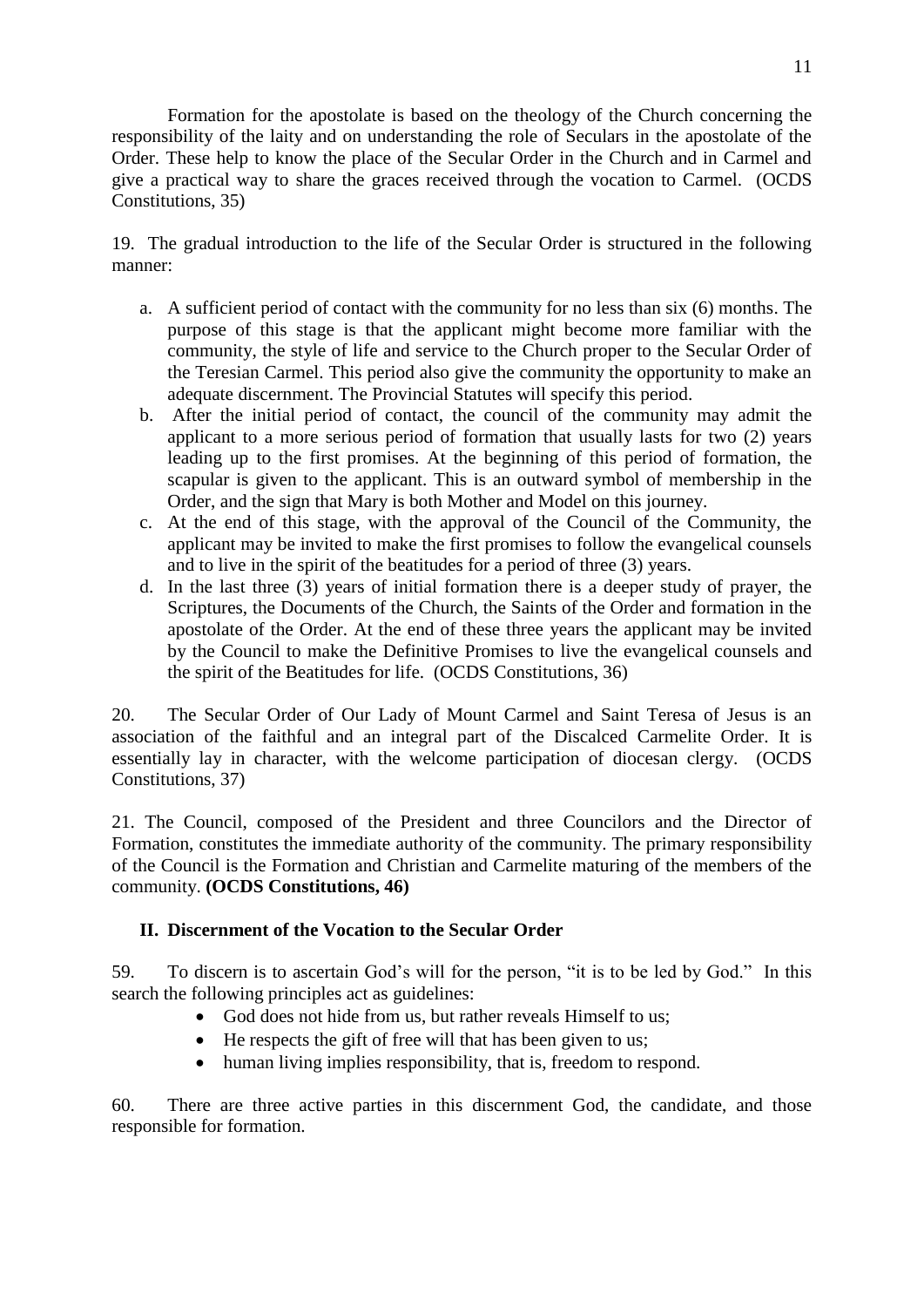61.The Council also has a role in this formation process. Consequently, the responsibility for discernment belongs as much to the candidate as to the Director of Formation or the Council of the community. Discernment is not limited to one particular moment, and does not happen all at once. Special moments are those of transition from one stage of formation to the next.

62.For discernment to be valid it is important that those involved in the process of formation know the candidate. When the Lord calls people, we are confident that He will give them sufficient ability to respond to the living of that call.

63.A divine call is always a mysterious grace that cannot be reduced to a list of qualities. But there are certain qualities that indicate that a person is essentially suited to the vocation of a Secular Carmelite. Among these are:

64.At the human level:

- a stable personality
- common sense
- emotional maturity
- ability to trust and be open
- readiness to cooperate
- realism, tolerance and flexibility
- a certain self knowledge
- fidelity to principles:

65.At the level of Christian life:

- a willingness to cooperate with God, in a spirit of faith
- dedication to prayer
- love of the Scriptures
- commitment to the Church and involvement in the local parish community
- a compassionate and active love;

66.At the level of the Teresian charism:

- a taste for prayer and
- a desire to establish a personal and friendly relationship with God
- a contemplative and active spirit
- a love for the Church
- a desire to familiarise oneself with Carmelite spirituality.

67.Some counter indications are:

- symptoms of a lack of psychological equilibrium;
- the presence of family situations which make the living of the Constitutions impossible;
- an incapacity for personal integration into the life of the community;
- overwhelming emotions of anger, anxiety, fear, depression or guilt;
- preconceived ideas of Carmel which impede learning and personal growth;
- fundamentalist or apocalyptic notions of the Church;
- membership of organisations with a distinct spiritual path;
- membership in groups based on private revelations.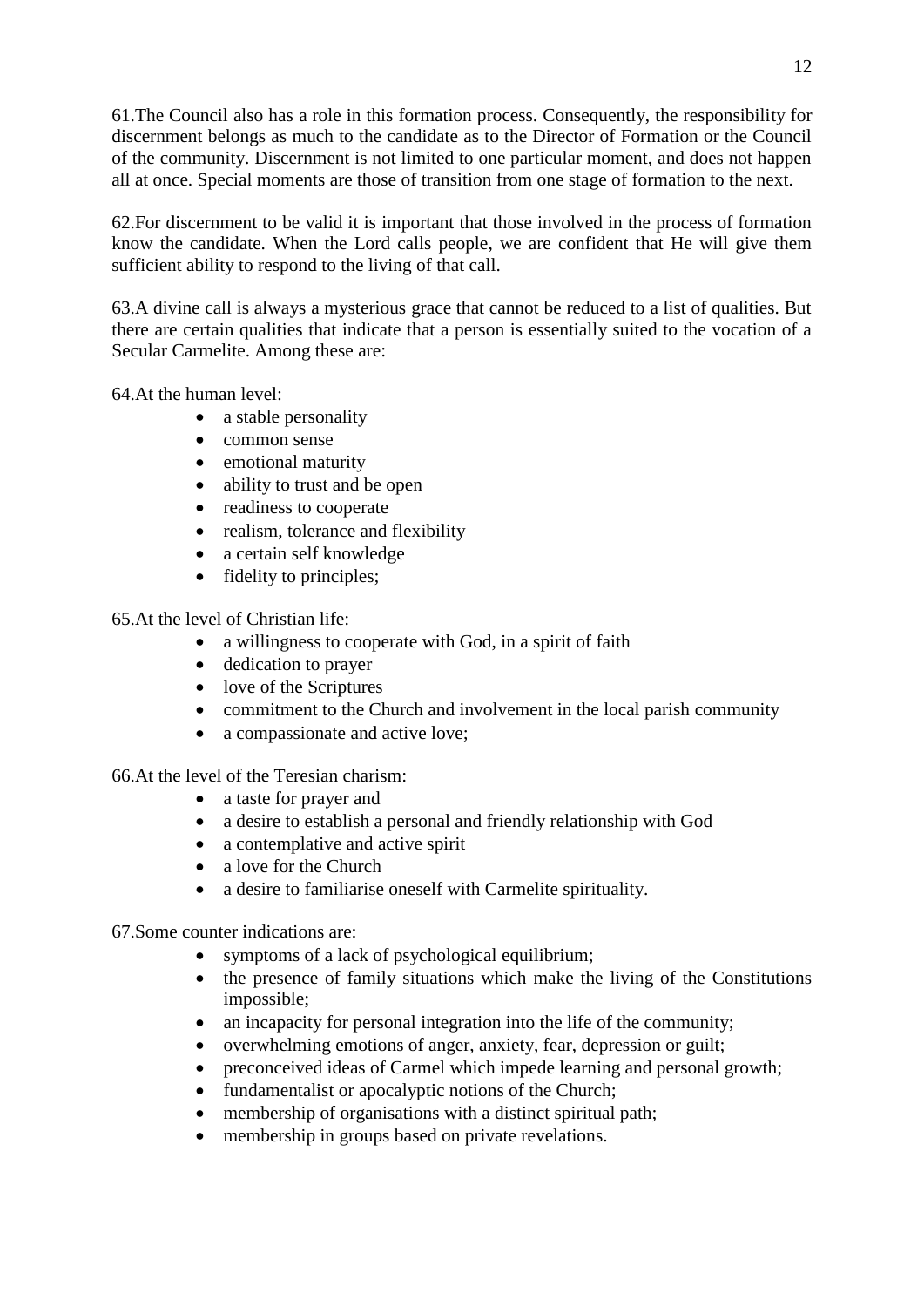68.It would be unrealistic to expect any candidate to possess all these qualities before they enter the Secular Order, or indeed at any of the stages of their formation. Nevertheless, there should be a predisposition for these qualities and a gradual maturation in them. This maturation in living the Teresian charism is the most genuine sign of a vocation.

69. A Secular Carmelite is:

- a practising member of the Catholic Church who,
- under the protection of Our Lady of Mount Carmel,
- and inspired by Saint Teresa of Jesus and Saint John of the Cross,
- makes a commitment to the Order
- to seek the face of God in prayer and service
- for the good of the Church and the needs of the world.

# **A Practising Catholic**

- 70. Persons may be admitted to the Secular Order of Discalced Carmelites provided:
	- they are practising Catholics;
	- they respect the authority of the Pope and the Magisterium of the Church
- 71. The word practising specifies something about the person who can be a member of the Secular Order. As a basic test of "practising" the Catholic faith is the capacity to participate fully in the Eucharist with a clear conscience. The Eucharist is the summit of Catholic life and identity. So, if one is free to participate in the Eucharist, then that person is also free to participate in the Secular Order.
- 72. The Secular Order is an institution of the Roman Catholic Church and subject to the laws of the Church. The Holy See approves its legislation. Therefore, someone who does not belong to the Catholic Church may not be a member of the Secular Order. People of other Christian Churches or faiths with an interest in the spirituality of Carmel are certainly welcome to participate in whatever way a community might invite them, but they cannot be members of the Secular Order.

# **Under the Protection of Our Lady of Mount Carmel**

- 73. Secular Carmelites:
	- look to Mary as the model of their life in Carmel:
	- aid the Church by maintaining a mature love and devotion to Mary with all possible perfection:
	- wear the scapular as the external sign of Mary's motherly protection, of our dedication to her service, and an incentive to live the theological virtue of hope;
	- venerate Mary each day through some act of piety and commemorate her mysteries, especially in the Liturgy.
- 74. An essential quality of a Secular Carmelite vocation is a capacity for meditative. Mary, for a Secular Order member, is the model of a meditation. She attracts and inspires a Carmelite to a contemplative way of understanding the life of the mystical body of her Son, the Church. In the formation programme, which the person finds in Carmel, it is this aspect that must be developed in the person.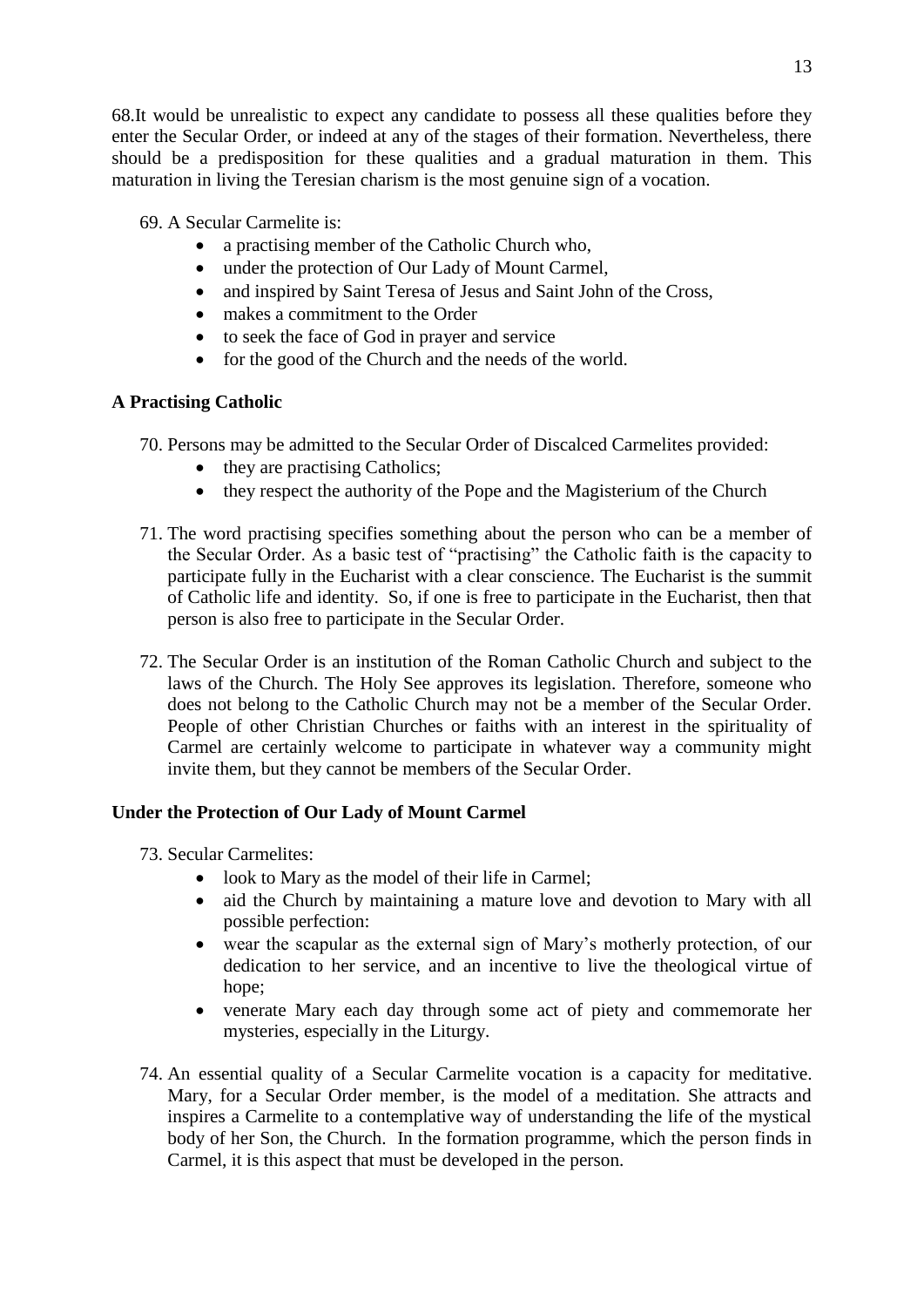75. The particular aspect of the Blessed Virgin Mary that must be present in any person called to Carmel is that of an inclination to "meditate in the heart", the phrase that St Luke's gospel uses twice [2:, 19,51] to describe Mary's attitude in regard to her Son. All the other aspects of Marian life and devotion can be present, for example, the Scapular, the Rosary. They are, however, secondary to this aspect of Marian devotion. Mary is our model of prayer and meditation. This interest in learning to meditate or inclination to meditation is a fundamental characteristic of any OCDS. It is perhaps the most basic.

### **Inspired by Saint Teresa of Jesus and Saint John of the Cross**

76. Secular Carmelites:

- immerse themselves in the writings of our Carmelite saints, particularly those of our founders, Saints Teresa of Jesus and John of the Cross that they may become imbued with the spirit of Carmel;
- cultivate a filial devotion to our Carmelite saints and honour them on their feastdays;
- find inspiration and nourishment in Sacred Scripture, the Rule of St Albert and the teachings of our saints for the formation of their inner life as well as support for the duties of their state in life.
- 77. Special importance is given to St Teresa of Jesus, to whom, in our tradition, we refer as Our Holy Mother. The reason is because she is the one to whom the charism was given. St John of the Cross was the original collaborator with our Holy Mother in both the spiritual and juridical re-founding of Carmel in this new charismatic way. So he is called Our Holy Father. To know their histories, their personalities, and, most importantly, their doctrine confirms every Carmelite in his or her identity.
- 78. The writings of St Teresa of Jesus are the expression of the charism of the Discalced Carmelites. The spirituality of the Discalced Carmelites has a very sound intellectual foundation. There is a doctrine involved here. Any person who wants to be a Discalced Carmelite must be a person with an interest in learning from the teachers of Carmel. There are three Doctors of the universal Church, Teresa, John of the Cross and Therese.
- 79. There is an intellectual aspect to the formation of a Discalced Carmelite. There is an doctrinal basis to the spirituality and identity of one who is called to the Order. As the friars and nuns, the seculars too ought to have a good intellectual and doctrinal formation since as members of the Order they represent and give witness to a mature and profound spirituality.
- 80. This intellectual basis is the beginning of an attitude that is open to study. It leads to a deeper interest in Scripture, the teachings and the documents of the Church. The tradition of spiritual reading, *lectio divina* and time for reading is the backbone of the spiritual life.

### **Makes a Commitment to the Order** Constitutions; 11, 12

81. The members of the community highly value the regular meetings give it priority in their lives. They are an occasion to pray together, to further spiritual formation, to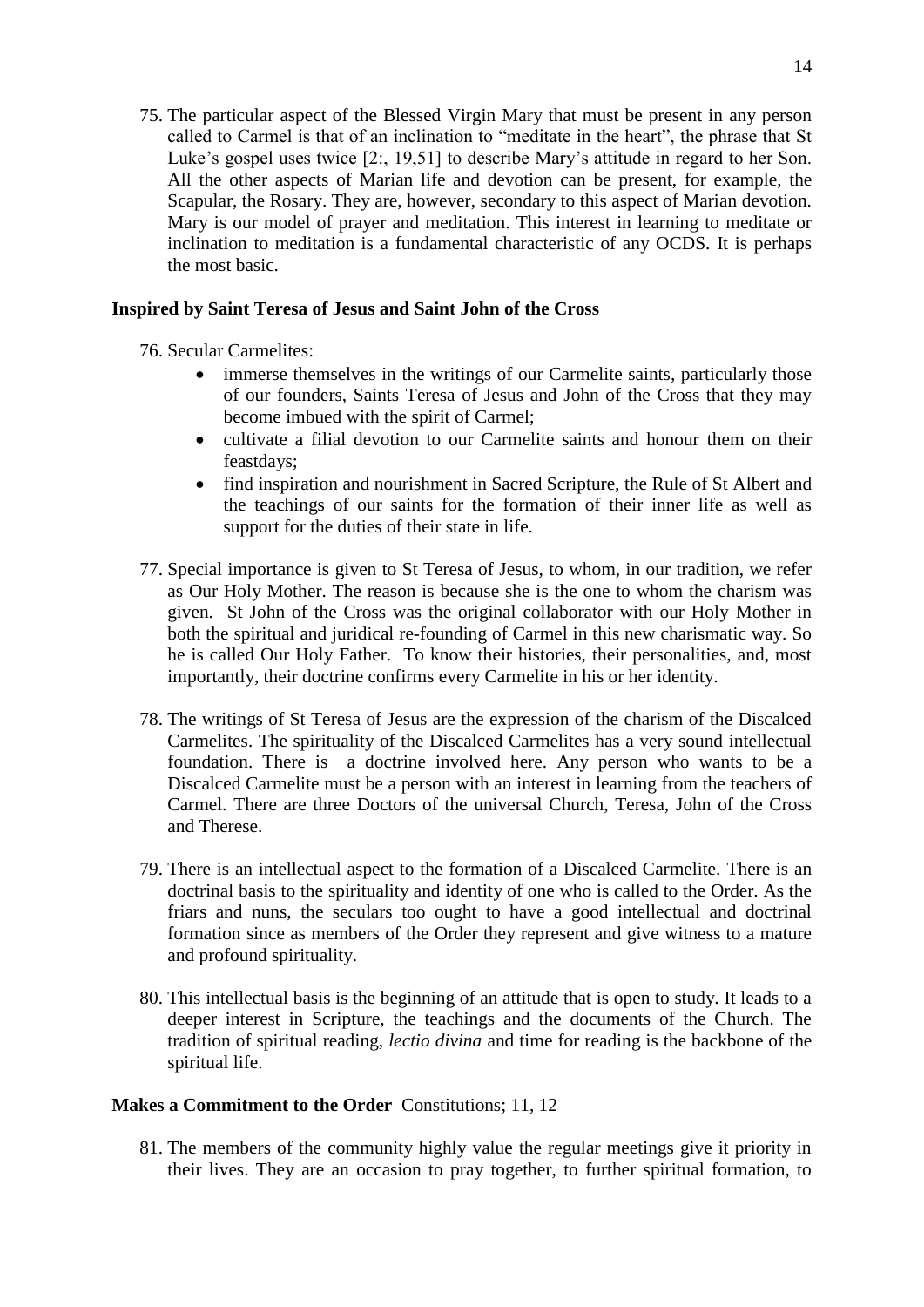grow in fraternal charity and to deal with the business of the community. They are faithful in attendance at meetings for their own spiritual good and as encouragement to one another

- 82. One of the essential qualities of a Secular Carmelite vocation is a genuine commitment to the Order and to the Church The fourth element of the description is *who makes a commitment to the Order.* There are many committed Catholics who are devoted to Mary or who are even experts in St Teresa, St John of the Cross - or one of our saints - who do not have a vocation to the Secular Order. These people may be contemplatives or even hermits, who spend hours in prayer and study each day, but do not have a vocation to be a Carmelite.
- 83. What is the element that distinguishes those called to be Secular Carmelites? It is not the spirituality, nor the study, nor the devotion to Mary. Simply put, the Secular Carmelite is moved to commit himself or herself to the Order: to commit himself to the service of the Church through collaboration and cooperation with the goal of the Order. This commitment in the form of the Promise is an ecclesial event and an event of the Order in addition to being an event in the life of the person who makes the Promises.
- 84. Remembering always the person's context of family, work and responsibilities that are involved in his/her life, the person who commits him/herself, becomes characterised as a Carmelite.
- 85. An important aspect of this commitment is a commitment to the community.A person who wishes to be a member of the OCDS must be able to form community, be part of a group that is dedicated to a common goal, show interest in the other members, be supportive in the pursuit of a life of prayer and be able to receive the support of others. This applies even to those who for various reasons cannot actively participate in a community. In the formation of the community, this social characteristic is one that should develop.

### **To Seek the Face of God in prayer and service**

- 86. For the members of the Secular Order it is an honour to be part of the Carmelite family. The privilege of sharing its spiritual heritage and graces brings with it the responsibility of prayer for others, and to be examples as members of the mystical body of Christ. The Secular Carmelite seeks intimate union with Christ in the world through the lived experience of the Promise made according to the Constitutions of the Secular Order.
- 87. Monthly meetings are an aid to ongoing formation. The study of Scripture and *Lectio Divina* help us to share with others the riches of the Word of God. Likewise, the study of the teachings of the Church and Carmelite spirituality helps to deepen our relationship with God and enhances our ability to witness to the Kingdom.
- 88. "To seek the face of God" This element expresses the content of the Promises. It could be rephrased in various ways, "to pray", "to meditate", "to live the spiritual life". Perhaps this formulation best expresses the nature of contemplation - a thoughtful reflection of God's word and work in order to know, love and serve Him.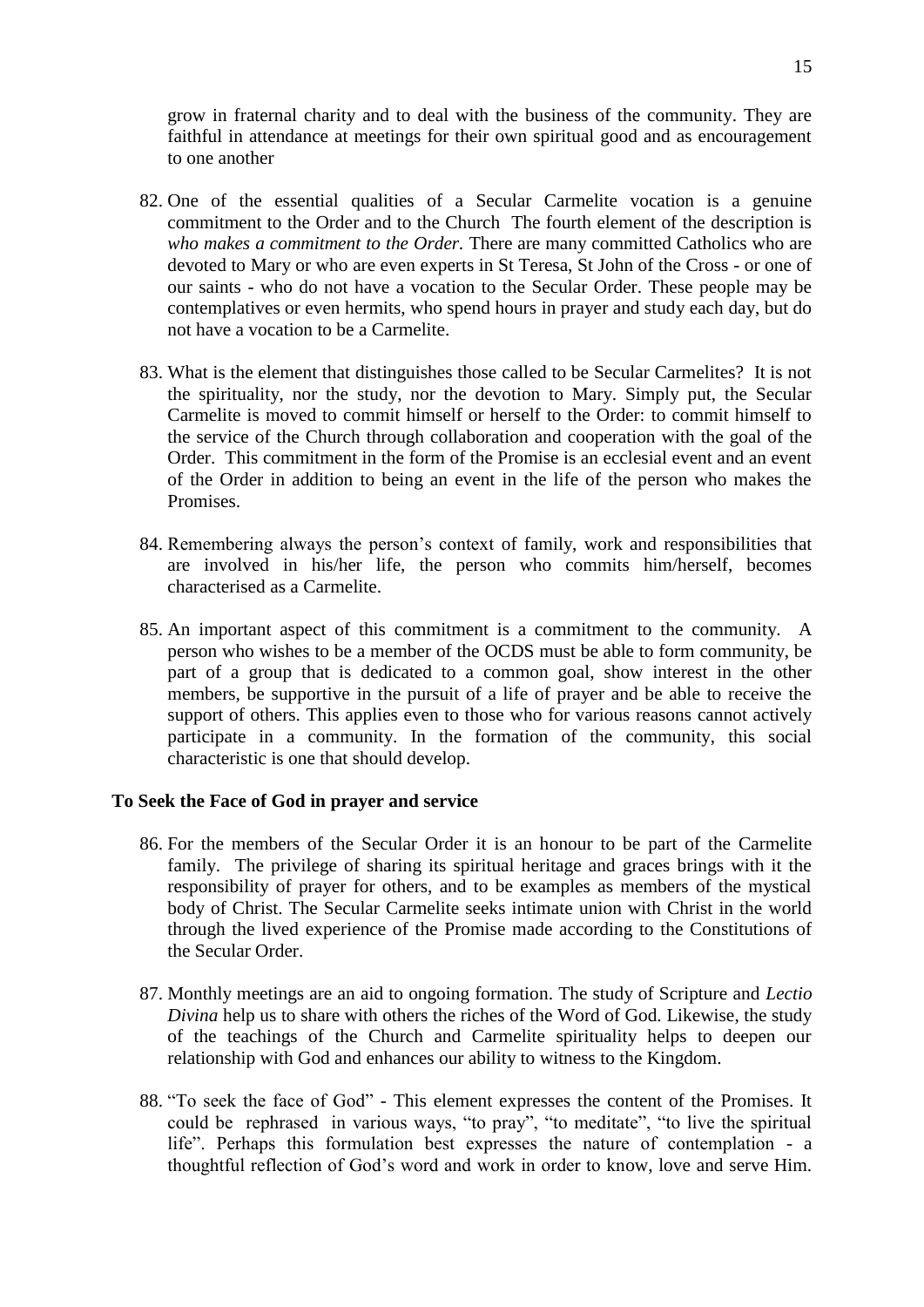The contemplative aspect of Carmelite life focuses on God, recognising always that contemplation is a gift of God, not something acquired as a result solely by one's efforts. This is the commitment to personal holiness. The Secular Carmelite wants to see God, wants to know God and recognises that prayer and meditation now become more important. The Promise is a commitment to a new way of life in which the "allegiance to Jesus Christ" marks the person and the way this person lives.

89. To seek the face of God requires a very specific discipline in the classic sense of the word – "disciple, one who learns". We recognise that we are forever students, never masters. We have a sense of awe and surprise at what God does in the world. God is forever a mystery. The call to holiness is a burning desire in the heart and mind of the one called to the Secular Order. It is a commitment that the Secular is called to make. The Secular is drawn to prayer, finding in it a way of life and an identity. This prayer, this pursuit of holiness, this encounter with the Lord makes the Secular a more committed member of the Church. The Secular's life is more Church-centered. As the life of prayer grows it produces more fruit in the person's personal life (growth in virtue) and in the person's ecclesial life (apostolate).

## **For the Good of the Church and the Needs of the World** Constitutions, 25 - 28]

- 90. Secular Carmelites:
	- cherish their vocation and give thanks 'always and everywhere' for the gift that has been given them through the providence of God for their own salvation and the good of the Church;
	- organise their day around the commitment to spend at least half an hour in quiet prayer so that by "frequent solitary converse with the One we know loves us" prayer will become the basis of our entire life and of our service to the Church
- 91. Contemplative prayer, for Saint Teresa, is at the heart of the Church and is essentially apostolic. Secular Carmelites aim to live the gospel in a spirit of prophetic hope at the heart of the Church and of society.
- 92. Secular Carmelites:
	- support their parish priest and according to each member's circumstances and gifts will become involved in the life of their parish, especially in those areas which relate to prayer;
	- undertake and encourage one another in group apostolates as and when there is a need in accord with our charism;
	- those who are unable to participate actively will support their fellow members with their prayers.
- 93. Initial and ongoing formation in the Secular Order of Carmel strive to assist its members reach both human and Christian maturity in their apostolic lives according to the spirit and charism of Carmel under the guidance of the Holy Spirit.

### **III.Formation Syllabi**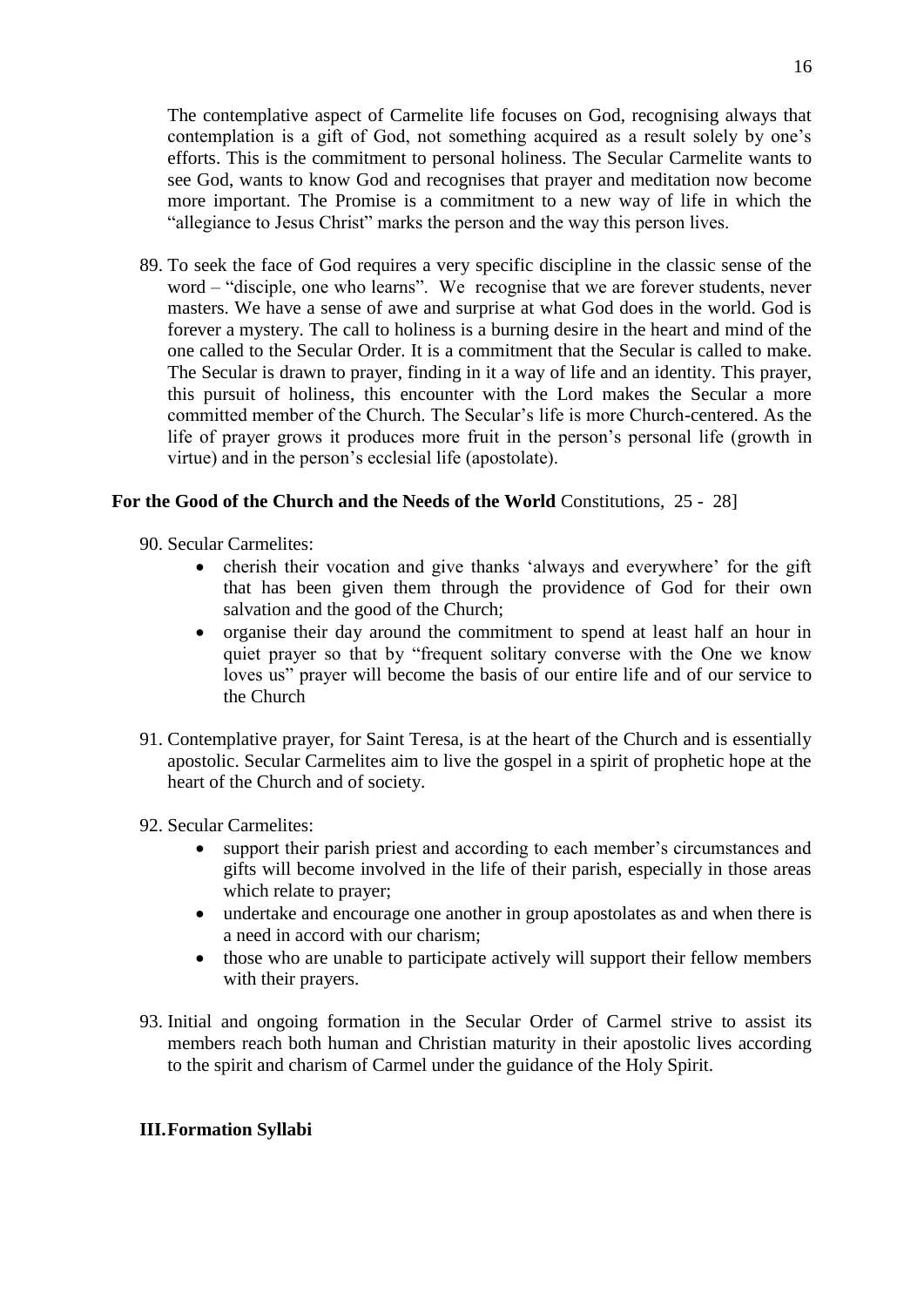*What is presented here is a model of a completely developed formation program which was developed over a five year period by the Philippine OCDS. It was presented to the OCDS members of East Asian communities in a regional Congress and adopted by the OCDS in 8 countries as the basic model of formation to be adapted to the circumstances of each region. In the actual Ratio for each territory of the Order, the formation plan which was presented to the General Definitory can be published in this place.*

# **FORMATION SYLLABUS FOR THE ASPIRANCY**

# **General Objective:**

To become familiar with the community, the style of life and service to the Church proper to the Secular Order of the Discalced Carmel that will provide the community the opportunity to make an adequate discernment (*OCDS Constitutions* 36a).

# **Specific Objectives:**

At the end of the formation the formands should have:

1. an enhanced catechetical knowledge on the divine plan of revelation and its transmission as entrusted to the Church;

2. a familiarity with the Church: her structure, hierarchy and the role of the laity;

3. acquired an appreciation of the history of the Order;

4. an understanding of the Order of Discalced Carmelites, fundamentally, the OCDS: its secular identity, the way of life of its members and its role in the mission of the Church; and 5. a keen desire to live a life of prayer that is liturgical, devotional and personal.

# **Requirements:**

1. Involvement in the Community monthly meetings

2. Participation in the monthly formation programs

3. Daily prayer of the *Liturgy of the Hours*: Morning Praise, Evening Prayer and if possible Night Prayer

# **PART 1 INTRODUCTION TO THE ASPIRANCY**

# **Lesson 1**

# **ORIENTATION**

# **Lesson Objectives:**

- 1. To have an initial experience of a life of prayer that is scriptural, liturgical, devotional and personal; and
- 2. To be able to understand the experience of attraction to the Order in a prayerful and cordial atmosphere.

# **PART 2 THE CALL TO HOLINESS**

# **Lesson 2**

# **GOD COMES TO MEET MAN**

# **Lesson Objectives:**

1. To recognize that the call to holiness is God's initiative; and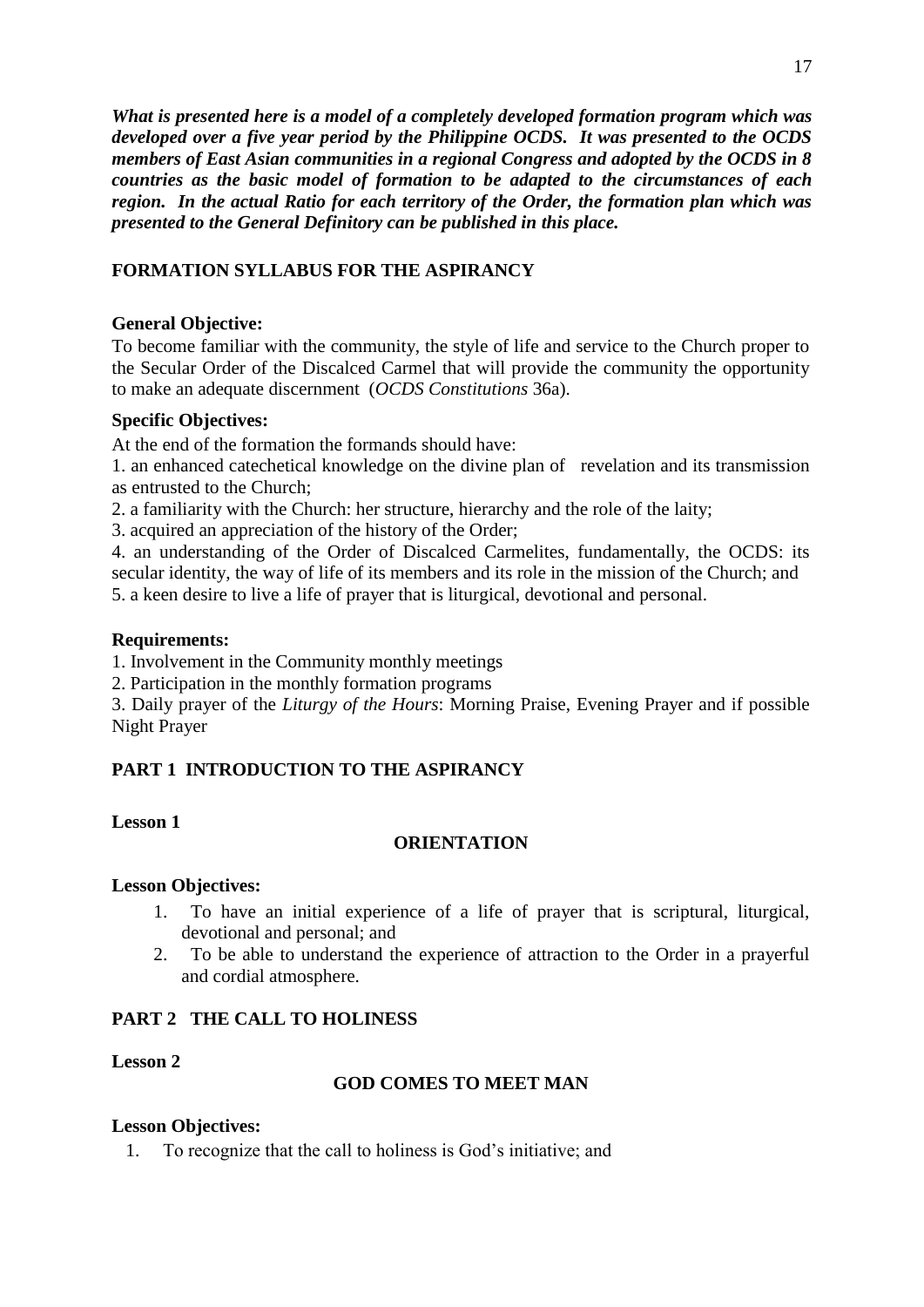2. To establish an awareness of God's revelation of Himself to make known His hidden purpose and invitation to share in His fellowship.

### **Lesson 3**

### **CHRIST JESUS: MEDIATOR AND FULLNESS OF ALL REVELATION**

### **Lesson Objective:**

To ascertain that "the deepest truth about God and the salvation of man shines out for our sake in Christ, who is both the mediator and the fullness of all Revelation" (*Dei Verbum* I.2).

# **PART 3 MAN'S RESPONSE TO GOD: FOLLOWING JESUS CHRIST Lesson 4**

## **THE CHURCH IN GOD'S PLAN**

### **Lesson Objectives:**

- 1. To awaken an appreciation of the Church as "the pillar and bulwark of truth" (1 *Tim* 3.15);
- 2. To forge an understanding that through the Church, "God has seen to it that what He had revealed for the salvation of all nations would abide perpetually in its full integrity and be handed on to all generations" (*Dei Verbum* II.7);
- 3. To enhance the knowledge that the transmission and interpretation of Divine Revelation was faithfully fulfilled by the Apostles through oral and written preaching; and
- 4. To introduce the essence of the Church's mission to spread the Kingdom of Christ over all the earth so that all members of the Church share in this mission.

### **PART 4 OUR IDENTITY, VALUES AND COMMITMENT**

**Lesson 5** 

# **THE BIRTH OF THE ORDER 1**

### **Lesson Objective:**

To understand and appreciate the origins of the Carmelite Order, and cultivate a nurturing spirit for it.

### **Lesson 6**

### **THE BIRTH OF THE ORDER 2**

#### **Lesson Objective:**

To discover seeds of inspiration in the development of the Carmelite tradition shaped in the context of tension and transition.

### **Lesson 7**

### **THREE IN ONE: THE ORDER OF DISCALCED CARMELITES**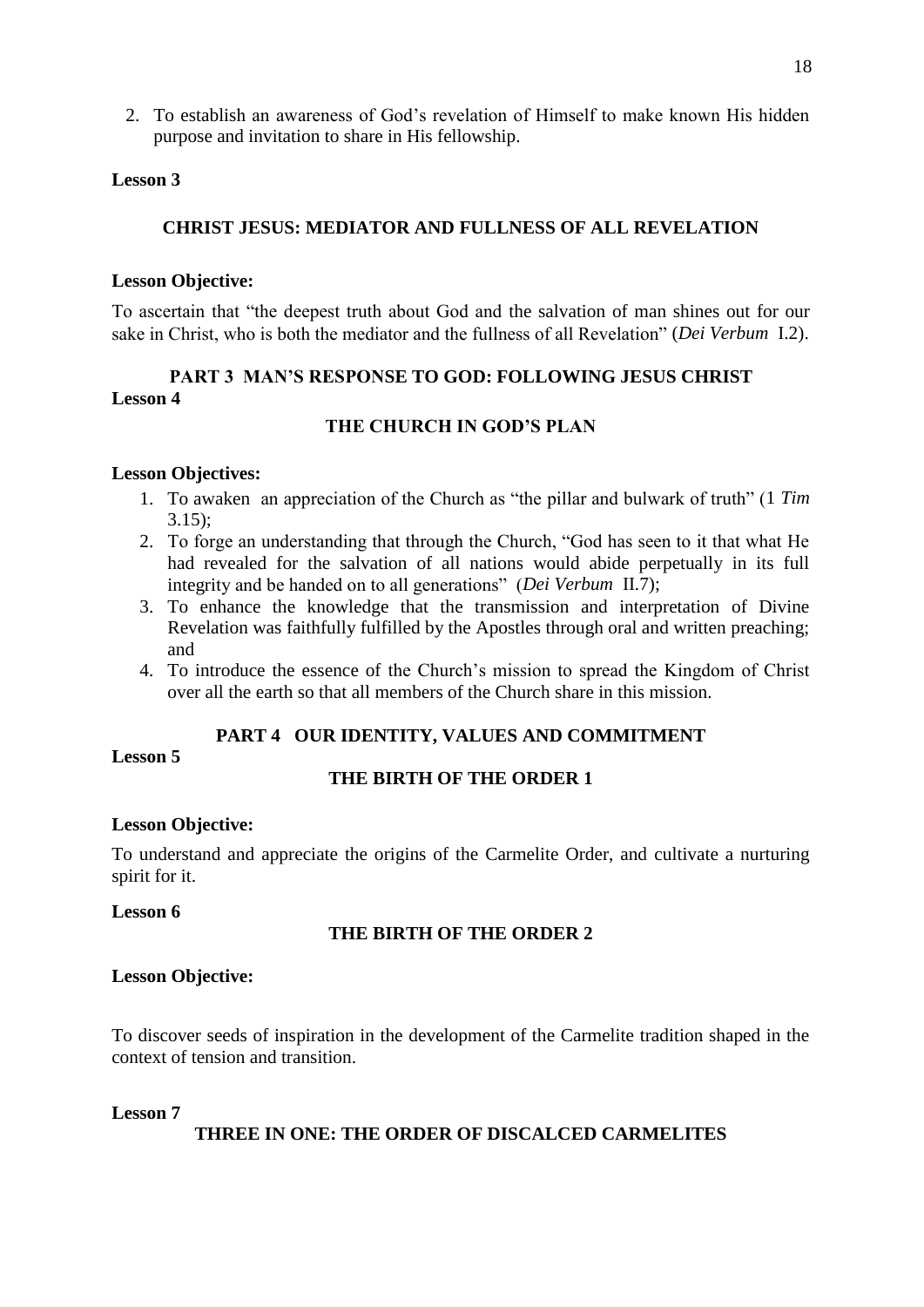### **Lesson Objective:**

To enhance the initial appreciation of the one Teresian family of Carmel embracing "the same spiritual possessions, the same call to holiness and the same apostolic mission" (*OCDS Constitutions* 1).

To discover the history of Carmel in one's own country – friars, nuns and seculars.

### **Lesson 8**

# **VOCATION TO CARMEL: A PERSONAL CALL**

## **Lesson Objective:**

To introduce the first fundamental element of the vocation to the Teresian Carmel, that is: "to live a life of allegiance to Jesus Christ, pondering the Lord's law day and night and keeping watch in prayer" (*OCDS Constitutions* 17).

# **FORMATION SYLLABUS FOR THE INITIAL FORMATION**

## **General Objective:**

To strengthen the baptismal commitment for the service of the Church in faithfulness to the Teresian Carmelite charism "expressed by the promise to strive for evangelical perfection in the spirit of the evangelical counsels of chastity, poverty and obedience and through the beatitudes" (*OCDS Constitutions* 11).

### **Specific Objectives:**

At the end of the formation the formands should have:

- 1. a profound appreciation of the history of the Order;
- *2.* obtained reflective understanding of the OCDS' role in the mission of the Church through the study of the *Primitive Rule, OCDS Constitutions* and *Provincial Statutes;*
- 3. a heightened desire for fidelity to a life of prayer in keeping with the teachings and example of Holy Mother St. Teresa;
- 4. developed proficiency in praying the Liturgy of the Hours, individually and with the Community; the Psalms: the prayer of Israel and the prayer of the Church.
- 5. understand Carmel's contemplation of Mary as Mother, Sister and Model of total commitment to God's kingdom; and
- 6. a thorough understanding of the role of the seven Sacraments in nourishing the various stages of a Christian's spiritual life.

### **Requirements**:

1. Involvement in the Community monthly meetings

2. Participation in the monthly formation programs

3. Daily prayer of the *Liturgy of the Hours*: Morning Praise, Evening Prayer and if possible Night Prayer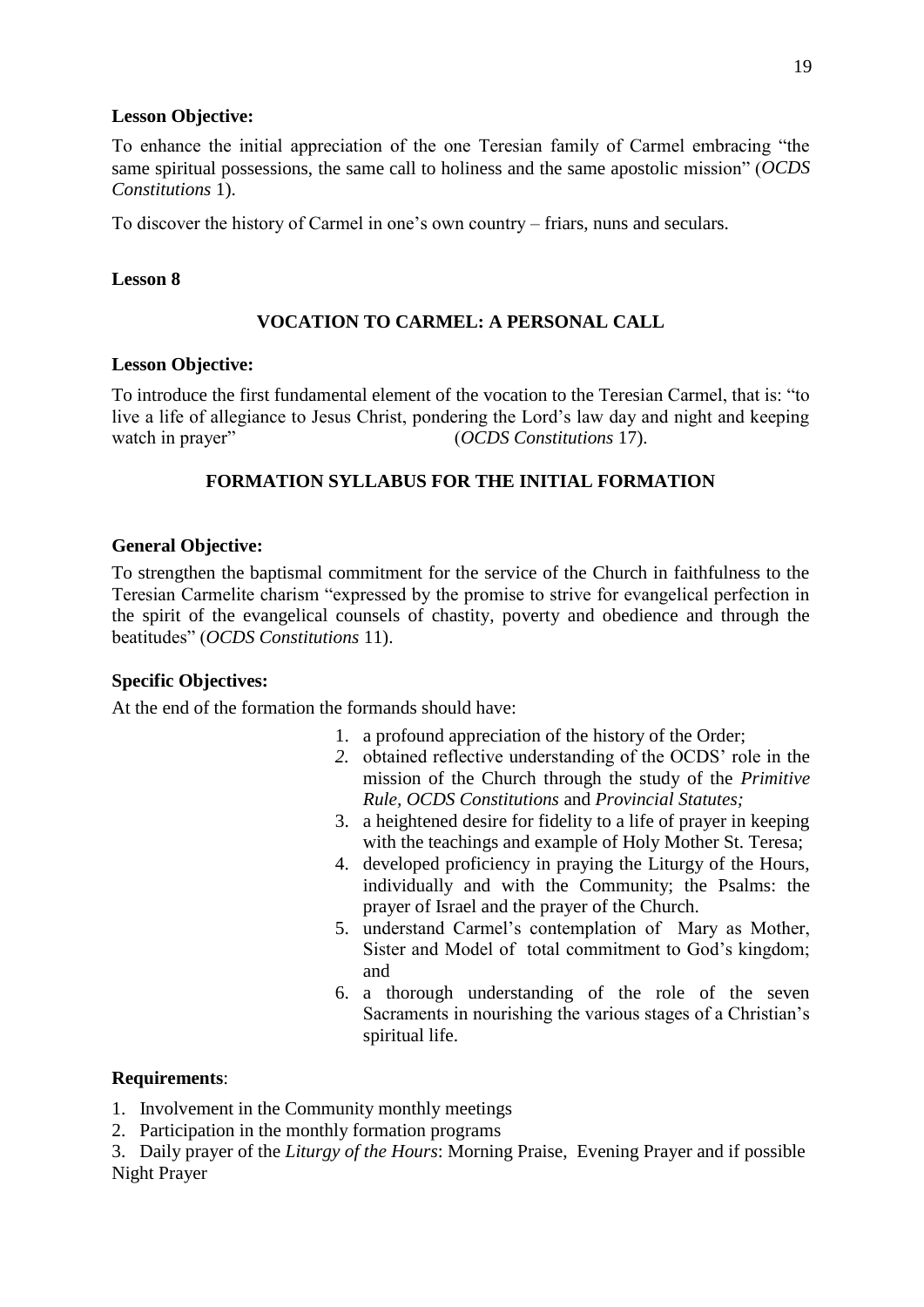- 4. Practice of mental prayer at least thirty (30) minutes daily
- 5. Regularity in the use of Sacred Scriptures as an aid to prayer
- 6. Growth in the love for the Holy Eucharist
- 7. Participation in retreats and immersions essential to formation
- 8. Diligence in the study and internalization of assigned lessons and topics

#### **BASIC OUTLINE OF SYLLABUS**

#### **INITIAL FORMATION I**

Part 1 HISTORY OF THE ORDER 1

Lesson 1 Introduction to the INITIAL FORMATION

Lesson 2 The Life of St. Teresa of Jesus

Lesson 3 The Teresian Reform

### Part 2 FOLLOWING JESUS IN THE DISCALCED SECULAR CARMEL

Lesson 4 Jesus Christ: The Center of our Lives

Lesson 5 *The Rule of St. Albert* and *The OCDS Constitutions* 1

Part 3 WITNESSES TO THE EXPERIENCE OF GOD

Lesson 6 Teresian Prayer 1: Fundamental Structure

Lesson 7 The Liturgy of the Hour*s* and *Lectio Divina*

Part 4 MARY

Lesson 8 The Blessed Virgin Mary

### **INITIAL FORMATION II**

Part 1 HISTORY OF THE ORDER 2 Lesson 1 Spread of the Teresian Reform

Part 2 FOLLOWING JESUS IN THE DISCALCED SECULAR CARMEL Lesson 2 *The OCDS Constitutions* 2 and *The Provincial Statutes* 

Part 3 WITNESSES TO THE EXPERIENCE OF GOD Lesson 3 Teresian Prayer 2: Dynamism of Prayer

Lesson 4 Prayer and Spiritual Direction

Part 4 MARY

Lesson 5 Queen Beauty of Carmel

Part 5 SERVING GOD'S PLAN

Lesson 6 Church Documents on the Laity and The Apostolate of the Order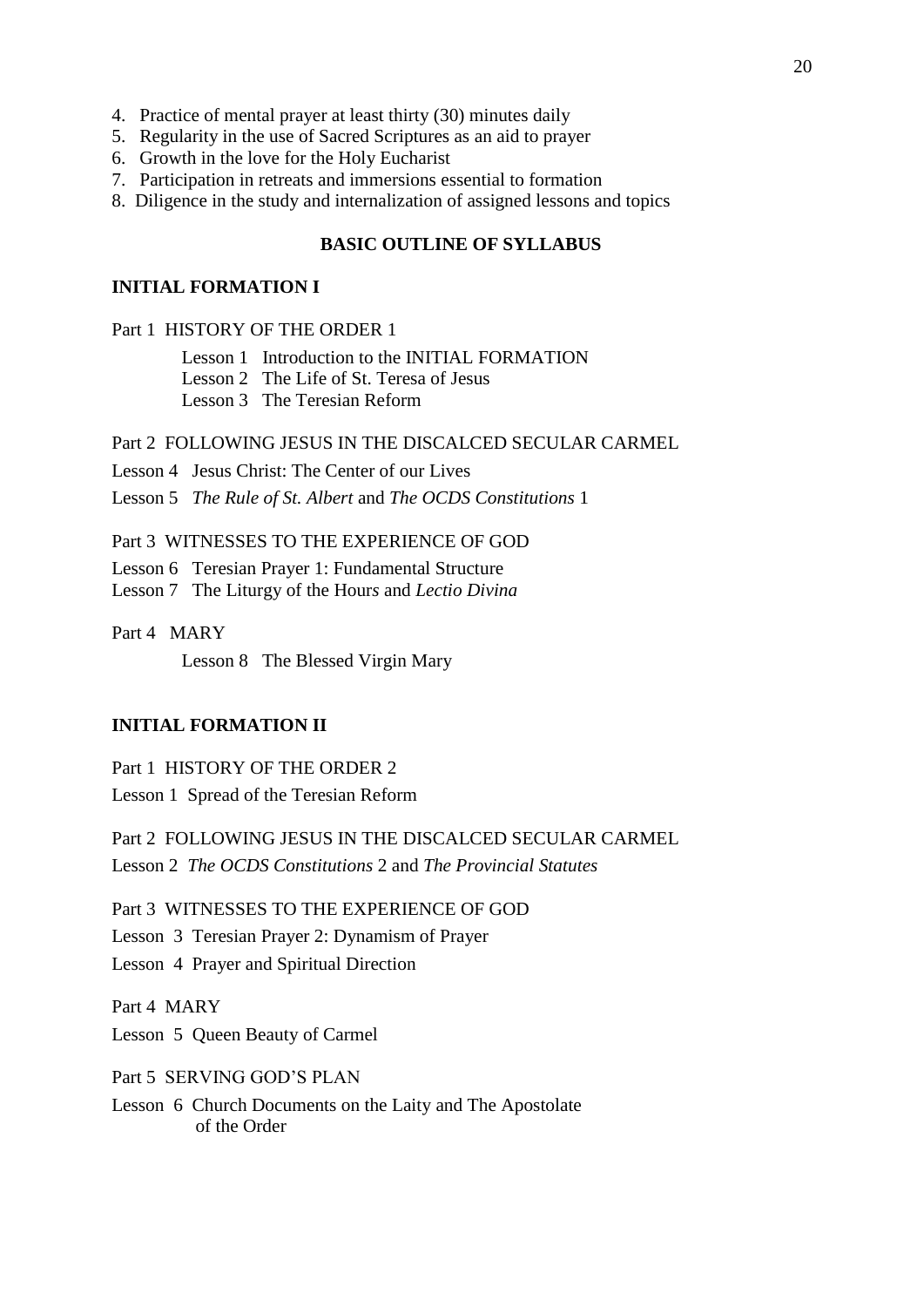Part 6 THE SEVEN SACRAMENTS OF THE CHURCH AND THE RITES OF ADMISSION

- Lesson 7 The Sacraments of Christian Initiation
- Lesson 8 The Sacraments of Healing and at the Service of Communion
- Lesson 9 The Rites of Admission to the Temporary Promise

## **INITIAL FORMATION I**

### **PART 1 HISTORY OF THE ORDER 1**

**Lesson 1** 

### **INTRODUCTION TO THE INITIAL FORMATION**

### **Lesson Objectives:**

- 1. To acquire a reflective appreciation of the essence of the Clothing Ceremonies; and
- 2. To realize the necessity of a more serious period of formation.

### **Lesson 2**

## **THE LIFE OF ST. TERESA OF JESUS**

#### **Lesson Objectives:**

- 1. To gain cognizance of "the origin of the Discalced Carmel found in St. Teresa of Jesus" (*OCDS Constitutions* 7);
- 2. To acquire adequate knowledge and sufficient understanding of the life, teaching and experiences of Holy Mother St. Teresa; and
- 3. to obtain substantial insight of the historical Teresa in terms of socio-economic and political background.

### **Lesson 3**

### **THE TERESIAN REFORM**

### **Lesson Objectives:**

- 1. To establish sound understanding of the nature of St.Teresa's foundation; and
- 2. To appreciate the meaning of the heritage handed down to the Order by St. Teresa of Jesus and St. John of the Cross through the innumerable conflicts, tensions and struggles they hurdled in giving birth to the Order.

## **PART 2 FOLLOWING JESUS IN THE DISCALCED SECULAR CARMEL**

### **Lesson 4**

### **JESUS CHRIST: THE CENTER OF OUR LIVES**

### **Lesson Objective:**

To emphasize the significance of acquiring extensive knowledge on the mysteries of Christ's life and mission to nourish contemplative experience.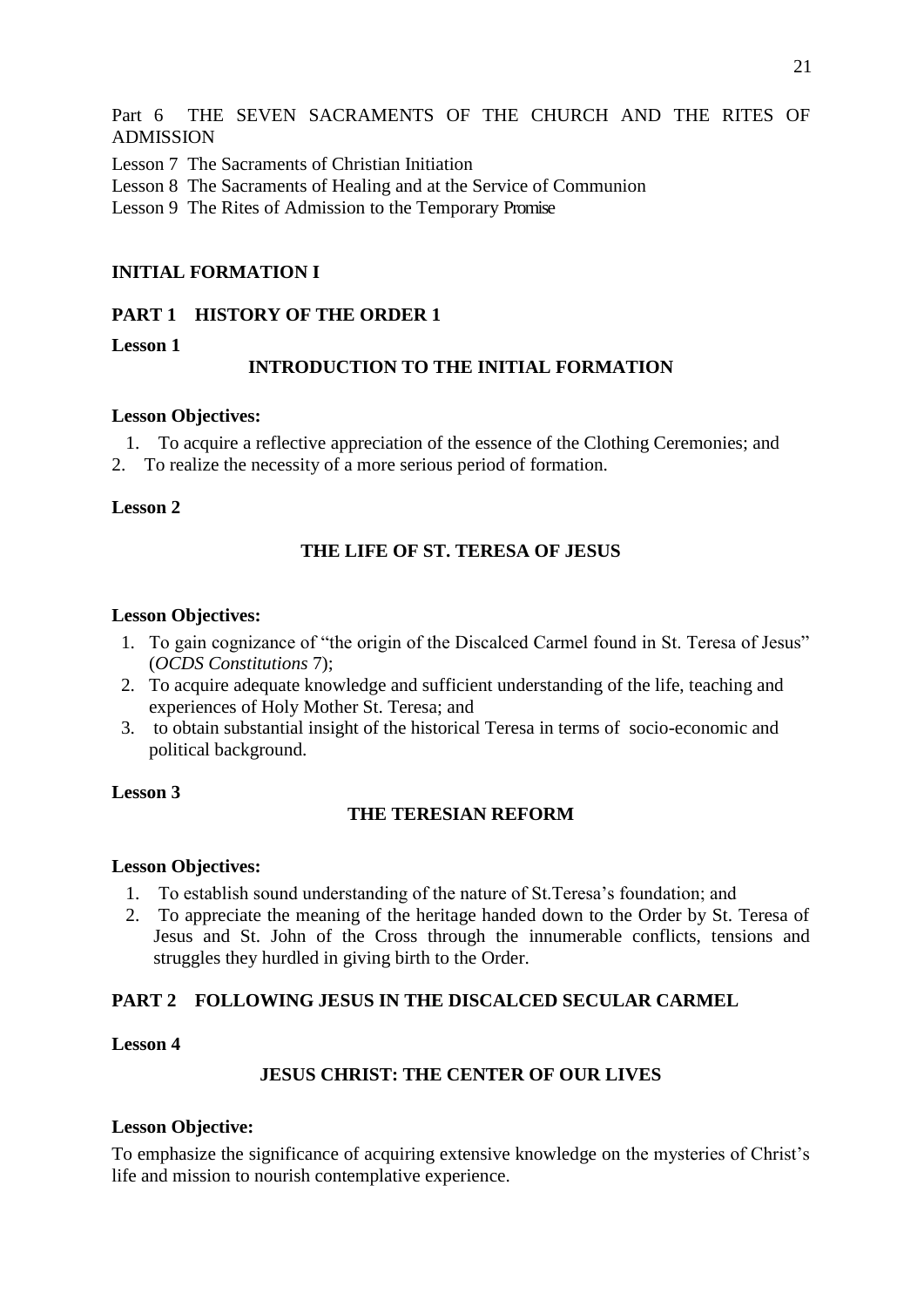### **Lesson 5**

## *THE RULE OF ST. ALBERT* **AND** *THE OCDS CONSTITUTIONS*

### **Lesson Objectives:**

- 1. To understand the principles of the *Rule of St. Albert*, "the original expression of the spirituality of Carmel" (*OCDS Constitutions* 6); and
- 2. To deepen initial appreciation of the Secular Order through the *OCDS Constitutions*, which is its fundamental law "drawn up to strengthen the life purpose of its members" (*OCDS Constitutions*, Epilogue).

## **PART 3 WITNESSES TO THE EXPERIENCE OF GOD**

### **Lesson 6**

## **TERESIAN PRAYER 1: FUNDAMENTAL STRUCTURE**

### **Lesson Objectives:**

1. To engender a consciousness that establishes "prayer as the foundation and basic exercise" (*OCDS Constitutions* 17) of the Teresian Carmelite family; and

2. To emphasize the necessity of depicting the formative atmosphere essential to a life of unceasing prayer by outlining the fundamental structure of Teresian prayer.

## **THE LITURGY OF THE HOURS AND** *LECTIO DIVINA*

### **Lesson Objectives:**

- 1. To ascertain the importance of the Liturgy of the Hours, thus, "bringing the Secular Carmelite into communion with the prayer of Jesus and the Church" (*OCDS Constitutions* 23);
- 2. To enrich the personal prayer life of a Secular Carmelite by striving to discover "in the liturgy, an inexhaustible font for the spiritual life" (*OCDS Constitutions* 23); and
- 3. To nourish the contemplative experience through the study and spiritual reading of the *Sacred Scriptures*

### **PART 4 MARY**

**Lesson 8** 

### **THE BLESSED VIRGIN MARY**

#### **Lesson Objectives:**

1. To foster an authentic Marian devotion that is committed to knowing her better daily, through the Sacred Scriptures leading to the imitation of her virtues; and

2. To instill "the liturgical devotion to the Mother of God in the light of the mystery of Christ and the Church" (*OCDS Constitutions* 31).

### **INITIAL FORMATION II**

### **PART 1 HISTORY OF THE ORDER 2**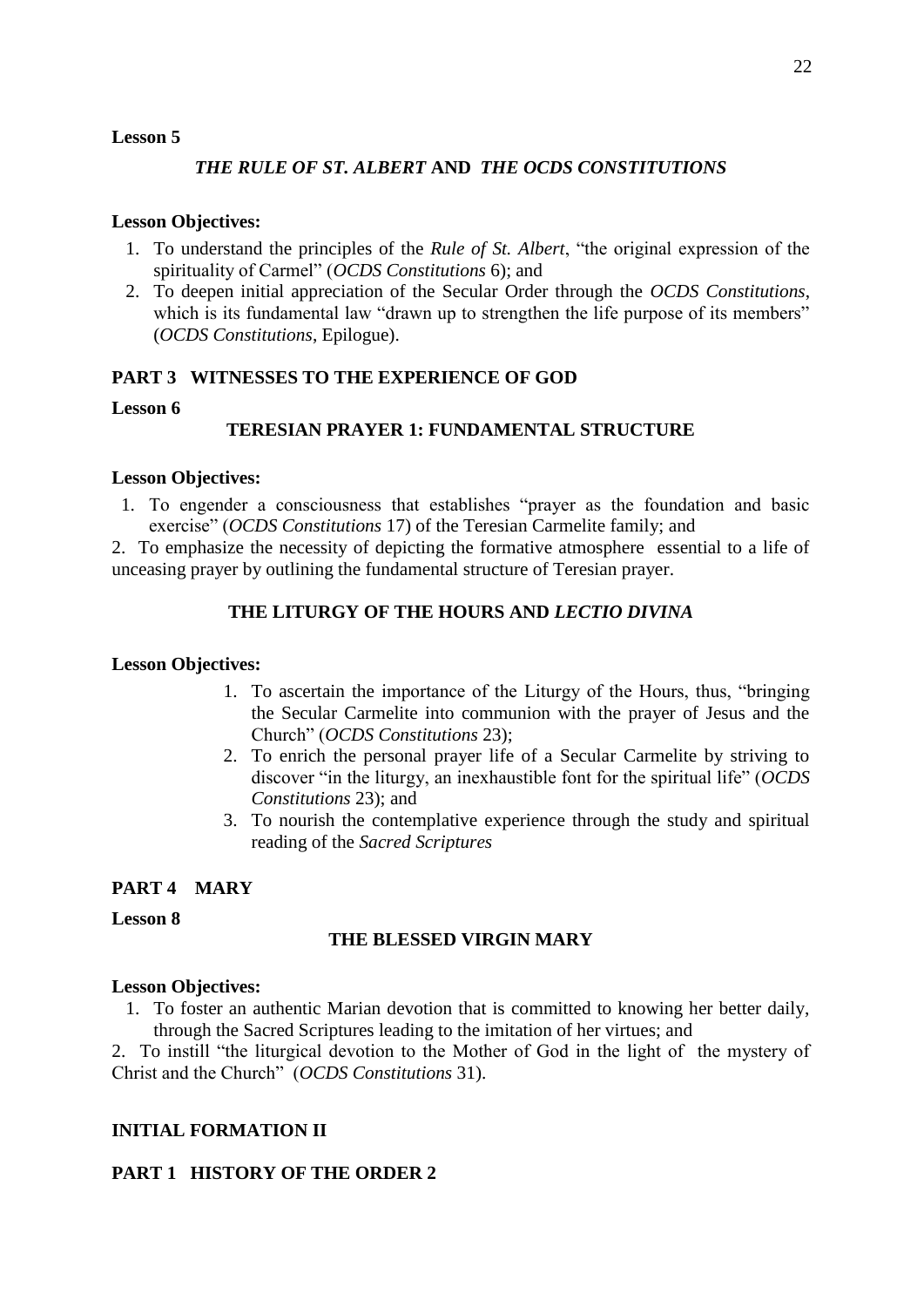# **Lesson 1 SPREAD OF THE TERESIAN REFORM**

## **Lesson Objectives:**

- 1. To obtain a profound appreciation of the history of the Order; and
- 2. To underscore the particular importance of the Order's commitment to the establishment of God's Kingdom evidenced by the unfolding of the events of its expansion.

## **PART 2 FOLLOWING JESUS IN THE DISCALCED SECULAR CARMEL**

## **Lesson 2**

*THE OCDS CONSTITUTIONS* **AND** *THE PROVINCIAL STATUTES OF THE OCDS*

## **Lesson Objectives:**

1. To deepen initial appreciation of the Secular Order through the *OCDS Constitutions* which is its fundamental law "drawn up to strengthen the life purpose of its members" (*OCDS Constitutions*, Epilogue); and

2. To achieve greater awareness in the expression of the call to Carmel through the *Provincial Statutes* where many things of importance to the life and functioning of the OCDS in a province have been "drawn up to complete and adapt the general laws where permitted in the *Constitutions*" (*OCDS Constitutions*, Preface)

# **PART 3 WITNESSES TO THE EXPERIENCE OF GOD**

### **Lesson 3**

# **TERESIAN PRAYER 2: DYNAMISM OF PRAYER**

### **Lesson Objectives:**

- 1. To inspire a profound appreciation for "prayer as the foundation and basic exercise" (*OCDS Constitutions* 17) of the Teresian Carmelite family; and
- 2. To instill a comprehensive understanding of prayer as essentially open to growth and development.

### **Lesson 4**

# **PRAYER AND SPIRITUAL DIRECTION**

### **Lesson Objectives:**

1. To acknowledge that difficulties in prayer, far from being obstacles, can become opportunities for growth in love provided fidelity is sustained; and

2. To recognize that spiritual direction is essential to growth in the spiritual life in order to clarify and discern our present faith-experience by sharing it with a co-discerner

# **PART 4 MARY**

**Lesson 5**

# **QUEEN BEAUTY OF CARMEL**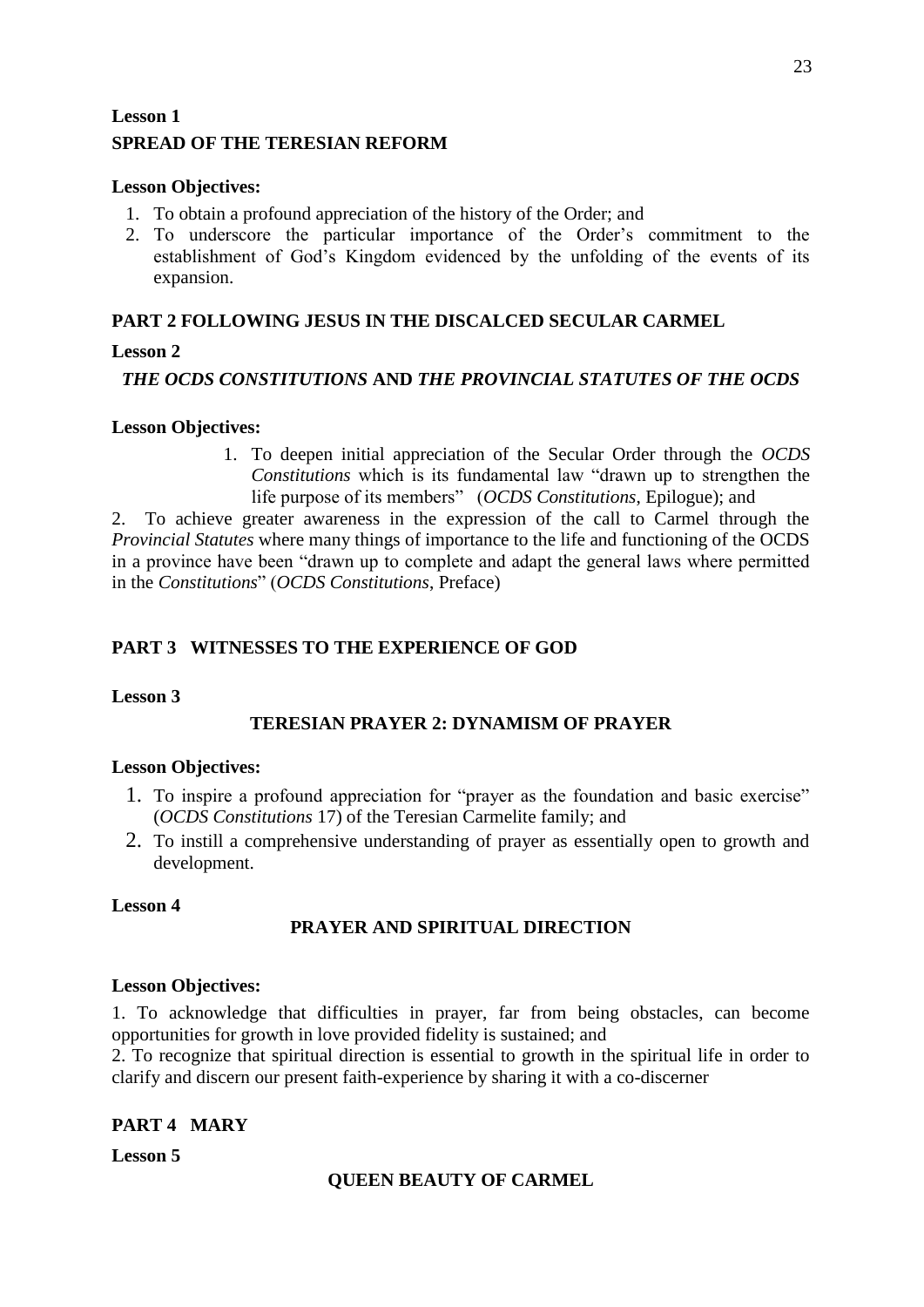#### **Lesson Objectives:**

- 1. To establish that special bond with our Lady which pervades the whole history of the Order and influences our whole approach to the pursuit of perfect charity in our communities;
- 2. To stamp our life of prayer and contemplation, apostolic zeal and activity and the practice of self-denial with a distinctly Marian character; and
- 3. To contemplate our Lady as the perfect embodiment of the ideal of the Order so that we may be drawn to follow her closely.

### **PART 5 SERVING GOD'S PLAN**

#### **Lesson 6**

# **CHURCH DOCUMENTS ON THE LAITY AND THE APOSTOLATE OF THE ORDER**

#### **Lesson Objectives:**

1. To exercise genuine apostolate by endeavoring "to have the Gospel spirit permeate and improve the temporal order" (*Decree on the Apostolate of the Laity*, Chapter I, No. 2);

2. To appreciate that "in the Church, there is diversity of service but unity of purpose" and that "the Laity share in the priestly, prophetic and royal office of Christ" (*Decree on the Apostolate of the Laity*, Chapter 1. No. 2);

3. To assimilate with renewed understanding and love the nature, dignity, spirituality, mission and responsibility of the lay faithful to labor in the vineyard of the Lord; and

4. To render a glad, generous and prompt response to the impulse of the Holy Spirit and to the voice of Christ who gives an urgent invitation to associate in His saving mission within the framework of the Teresian charism.

## **PART 6 THE SEVEN SACRAMENTS OF THE CHURCH AND THE RITES OF ADMISSION**

### **Lesson 7**

## **THE SACRAMENTS OF CHRISTIAN INITIATION**

#### **Lesson Objectives:**

1. To have a deeper understanding of the nature, elements, importance, and effects of the seven sacraments of the Church; and

2. To develop a better appreciation of the role of the seven sacraments in the economy of salvation.

### **Lesson 8**

# **THE SACRAMENTS OF HEALING AND AT THE SERVICE OF COMMUNION**

#### **Lesson Objectives:**

1. To have a deeper understanding of the nature, elements, importance, and effects of the seven sacraments of the Church; and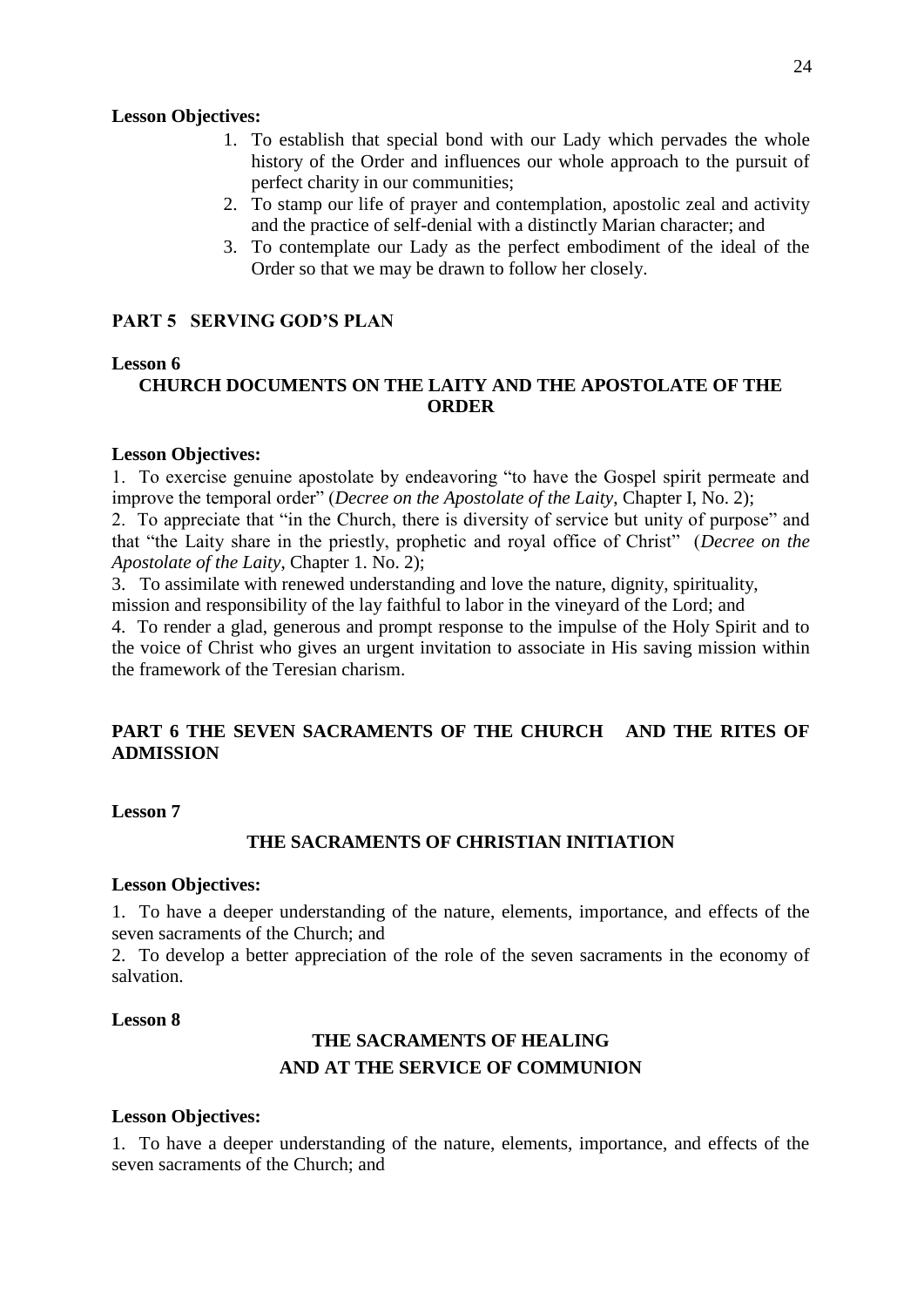2. To develop a better appreciation of the role of the seven sacraments in the economy of salvation.

### **Lesson 9**

### **THE RITES OF ADMISSION TO THE TEMPORARY PROMISE**

#### **Lesson Objectives:**

- 1. To acquire the knowledge and appreciation of the reasons, the content and purpose of the evangelical lifestyle to be undertaken; and
- 2. To strengthen the member's baptismal commitment "expressed by the promise to strive for evangelical perfection in the spirit of the evangelical counsels of chastity, poverty and obedience and through the beatitudes" (*OCDS Constitutions* 11).

# **FORMATION SYLLABUS FOR TEMPORARY PROMISE I**

#### **General Objective:**

To acquire a substantial understanding and experiential awareness of their progress and transformation as described in the whole course of the spiritual life.

### **Specific Objectives:**

At the end of the formation the formands should have:

- 1. acquired a deeper understanding of the life and doctrine of Our Holy Mother St. Teresa of Jesus through the Interior Castle which is principally the fruit of her own mystical experience;
- 2. obtained the capability to assess where they are in their personal spiritual journey; and
- 3. progressed with determined determination to remain on the path that will prepare them for the reception of the grace of transforming union.

#### **Requirements:**

- 1. Involvement in the Community monthly meetings
- 2. Participation in the monthly formation programs
- 3. Daily prayer of the *Liturgy of the Hou*rs: Morning Praise, Evening Prayer and if possible Night Prayer
- 4. Practice of mental prayer at least thirty (30) minutes daily
- 5. Regularity in the use of Sacred Scriptures as an aid to prayer
- 6. Growth in the love for the Holy Eucharist
- 7. Participation in retreats and immersions essential to formation
- 8. Diligence in the study and internalization of the assigned lessons and topics

### **BASIC OUTLINE OF SYLLABUS**

# **TERESIAN PRAYER 3: THE INTERIOR CASTLE**

Part 1 CIRCUMSTANCES AND INSPIRATION

- Lesson 1 Introduction to the Interior Castle
- Lesson 2 The Call to Contemplation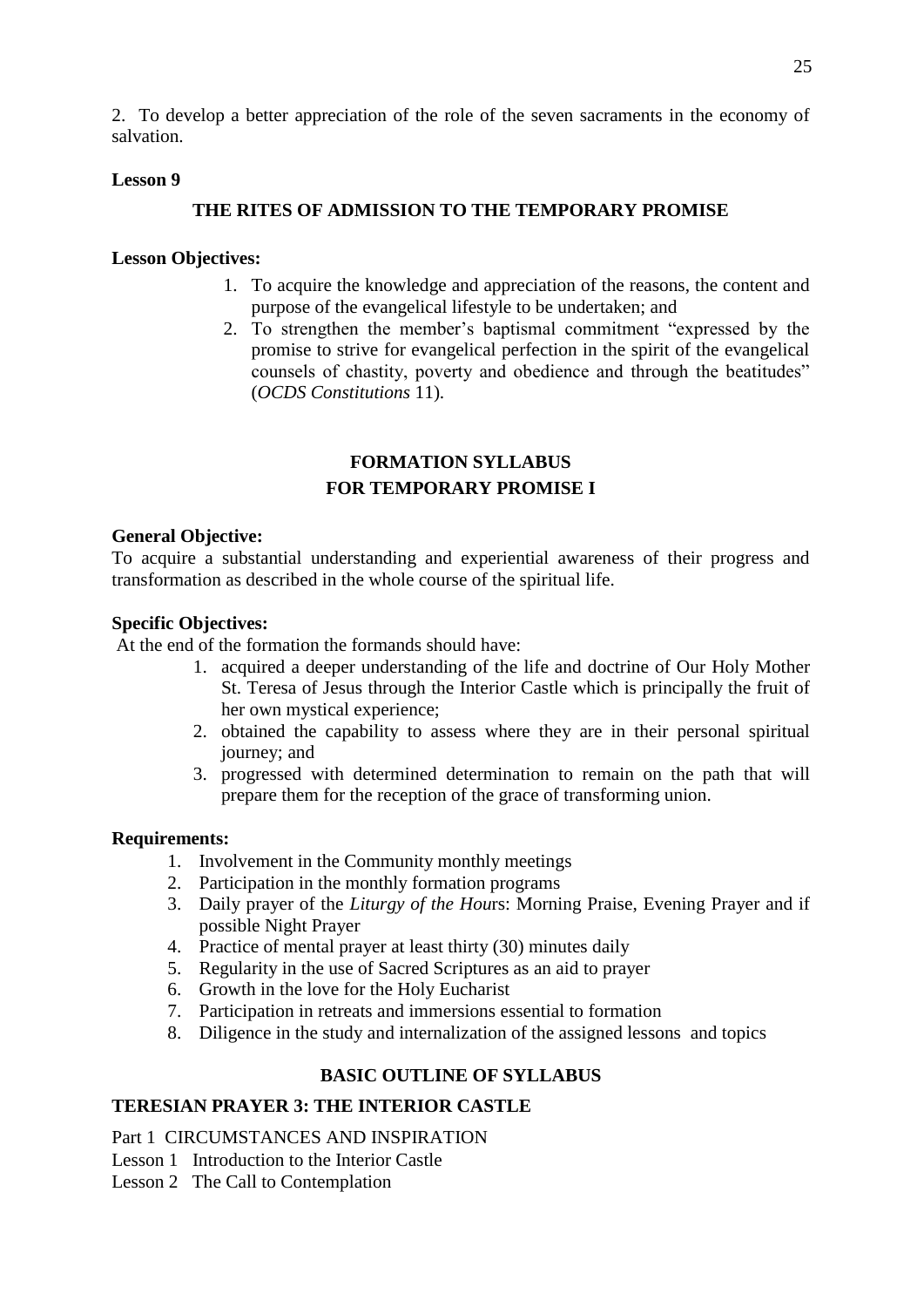## Part 2 ACTIVE PRAYER: MEDITATION

- Lesson 3 The First Dwelling Places
- Lesson 4 The Second Dwelling Places
- Lesson 5 The Third Dwelling Places

# Part 3 PASSIVE PRAYER: CONTEMPLATION

### Lesson 6 The Fourth Dwelling Places

- Lesson 7 The Fifth Dwelling Places
- Lesson 8 The Sixth & Seventh Dwelling Places

# **PART 1 CIRCUMSTANCES AND INSPIRATION**

# **Lesson 1**

# **INTRODUCTION TO** *THE INTERIOR CASTLE*

## **Lesson Objectives:**

- 1. To revitalize one's appreciation and understanding of the historical circumstances prevalent at the time of St. Teresa's writing; and
- 2. To draw inspiration from the depth of her experience in spiritual life as she goes through the ultimate stage of her mystical journey.

## **Lesson 2**

# **THE CALL TO CONTEMPLATION**

### **Lesson Objective:**

To establish a clearer understanding and awareness of God's undeniable and persistent invitation to share His divine life to all.

### **PART 2 ACTIVE PRAYER: MEDITATION**

**Lesson 3** 

# **THE FIRST DWELLING PLACES**

- 1. To understand and appreciate Teresa's inspiration in seeing how a soul is likened to the image of a castle;
- 2. To rediscover the paramount beauty of a soul in grace in contrast with the utter ugliness of one in mortal sin;
- 3. To ascertain the value and significance of mental prayer as the door of entry to this castle; and
- 4. To realize the importance of self-knowledge as an essential element in our journey toward a loving relationship with God.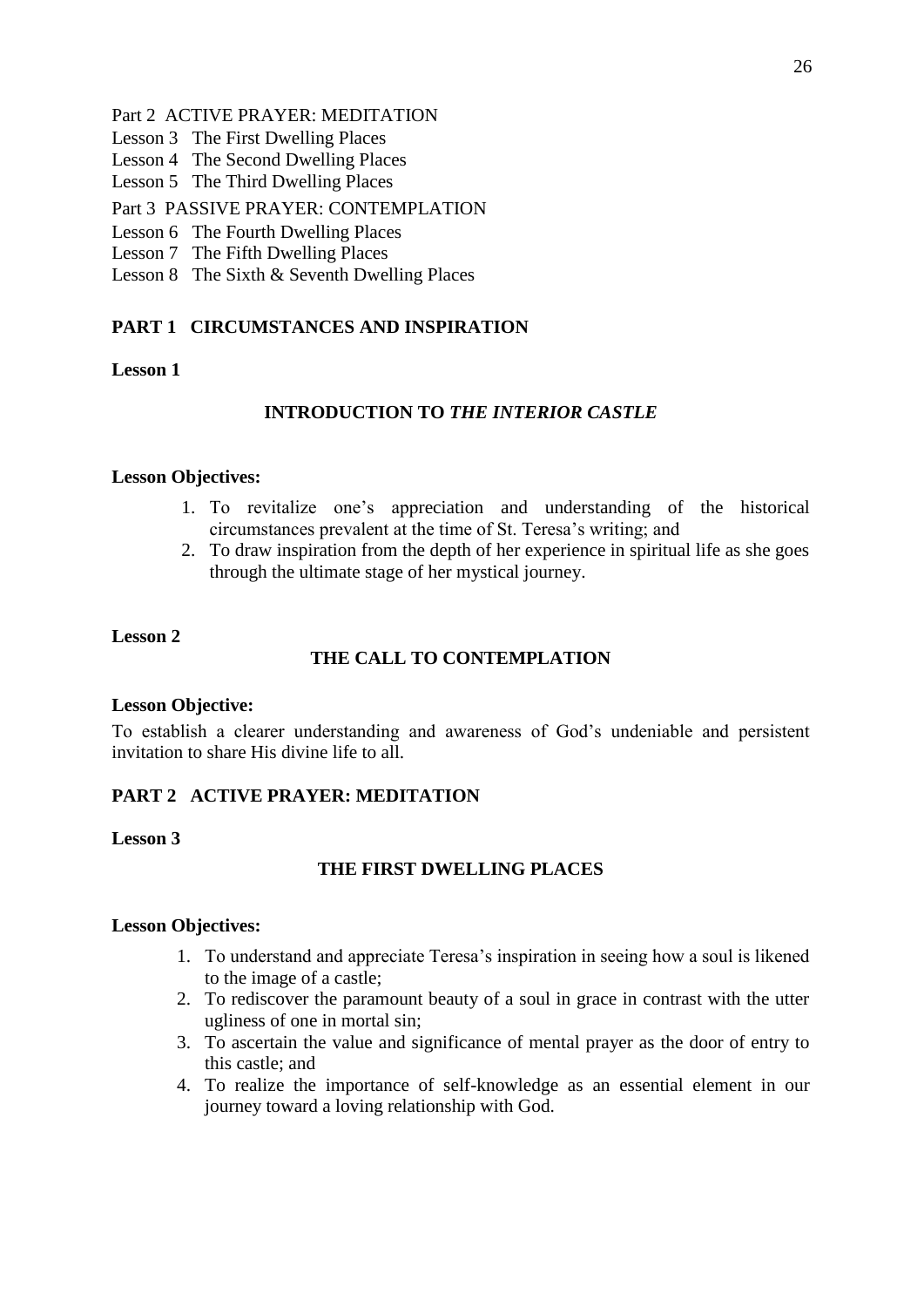### **Lesson 4**

## **THE SECOND DWELLING PLACES**

### **Lesson Objective:**

To strengthen one's consciousness that the struggle to go nearer the King's chamber lies in one's ability to persevere no matter the difficulty which lies ahead.

### **Lesson 5**

# **THE THIRD DWELLING PLACES**

### **Lesson Objectives:**

- 1. To obtain the courage to go beyond finding security and delight only in external practices and pious exercises; and
- 2. To gain awareness that this state in the third dwelling places, though seemingly good and exemplary is not the summit of spiritual life.

## **PART 3 PASSIVE PRAYER : CONTEMPLATION**

### **Lesson 6**

## **THE FOURTH DWELLING PLACES**

### **Lesson Objectives:**

- 1. To enhance one's appreciation and experiential awareness that fidelity to prayer is oriented towards the reception of infused contemplation;
- 2. To inculcate into one's consciousness that love does not consist in great delight but in desiring with strong determination to please God in everything;
- 3. To foster a progressive understanding of the soul's faculties and occupation, knowing that afflictions and interior trials are usually suffered in not recognizing our capacity to deal with them; and
- 4. To profit by this stage and ascend to the dwelling places of one's desire, knowing full well that the important thing is not to think much but to love much

### **Lesson 7**

### **THE FIFTH DWELLING PLACES**

#### **Lesson Objectives:**

- 1. To fathom that one's constant desire to speed toward God brings along a transformation of will not of feeling;
- 2. To fashion an attitude of surrender and dying to self in its genuine search for true freedom; and

3. To discover the contemplative dimension that the authentic response to God's invitation to a life of union can be made manifest only in one's love of neighbor.

### **Lesson 8**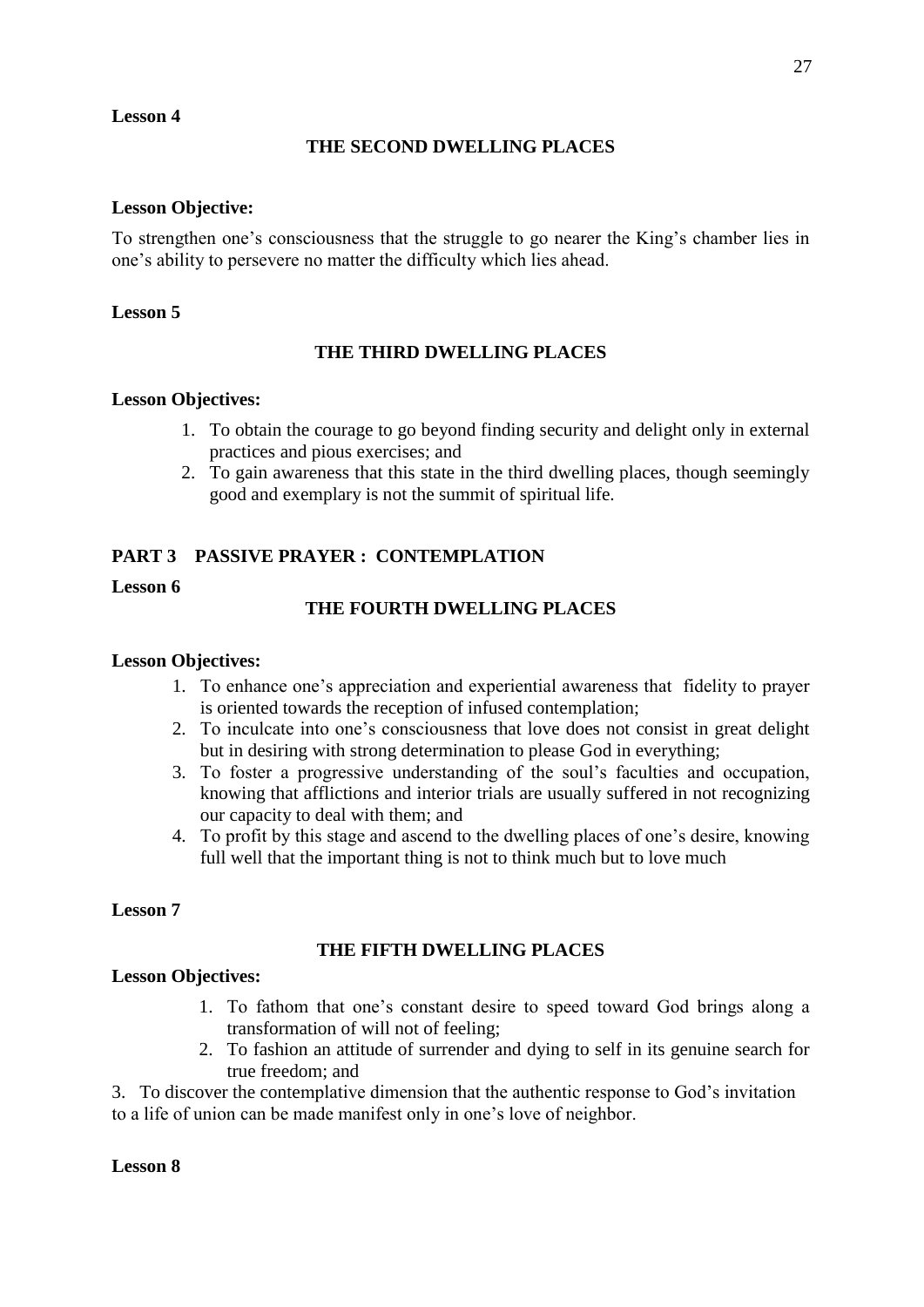# **THE SIXTH AND SEVENTH DWELLING PLACES**

### **Lesson Objectives:**

- 1. To be acquainted with some of the intimate communications of divine love that start to occur in an inestimable fashion in the sixth dwelling places;
- 2. To demonstrate an appreciation of how souls in this stage are so obviously head over heels in love with its God;
- 3. To widen one's simple understanding that the experienced oneness with the indwelling Lord becomes permanent in the transforming union; and
- 4. To recognize that the reason the Lord grants so many favors in the spiritual marriage is that one might live like Christ and that its purpose is "the birth always of good works" (*Castle* 7.4.6).

## **FORMATION SYLLABUS FOR TEMPORARY PROMISE II**

## **General Objective:**

To integrate every dimension of human existence in one great thrust of self-dedication to Jesus Christ by keeping the goal of union always in clear sight through the science of love.

## **Specific Objectives:**

At the end of the formation the formands should have:

- 1. acquired fundamental knowledge of the life and ministry of St. John of the Cross which is a necessary way into his mind and heart;
- 2. appreciated the fundamental nature of mystical union as the essence of our contemporary struggle-filled lives; and
- 3. made a single-minded, single-hearted choice for love of God and see everything as secondary to the quest for God's love.

### **Requirements**:

- 1. Involvement in the Community monthly meetings
- 2. Participation in the monthly formation programs
- 3. Daily prayer of the *Liturgy of the Hours*: Morning Praise, Evening Prayer and if possible Night Prayer
- 4. Practice of mental prayer at least thirty (30) minutes daily
- 5. Regularity in the use of Sacred Scriptures as an aid to prayer
- 6. Growth in the love for the Holy Eucharist
- 7. Participation in retreats and immersions essential to formation
- 8. Diligence in the study and internalization of the assigned lessons and topics

# **BASIC OUTLINE OF SYLLABUS**

Part 1 MEETING SAINT JOHN OF THE CROSS TODAY

Lesson 1 John of the Cross: Portrait of God's Love

Part 2 THE WRITINGS OF SAINT JOHN OF THE CROSS

Lesson 2 Introduction to the Writings

### Part 3 THE TRODDEN TRACK TO THE MOUNTAINTOP

- Lesson 3 An Awakening of God
- Lesson 4 Blockages (The Active Night of Sense)
- Lesson 5 At the Threshold of Contemplation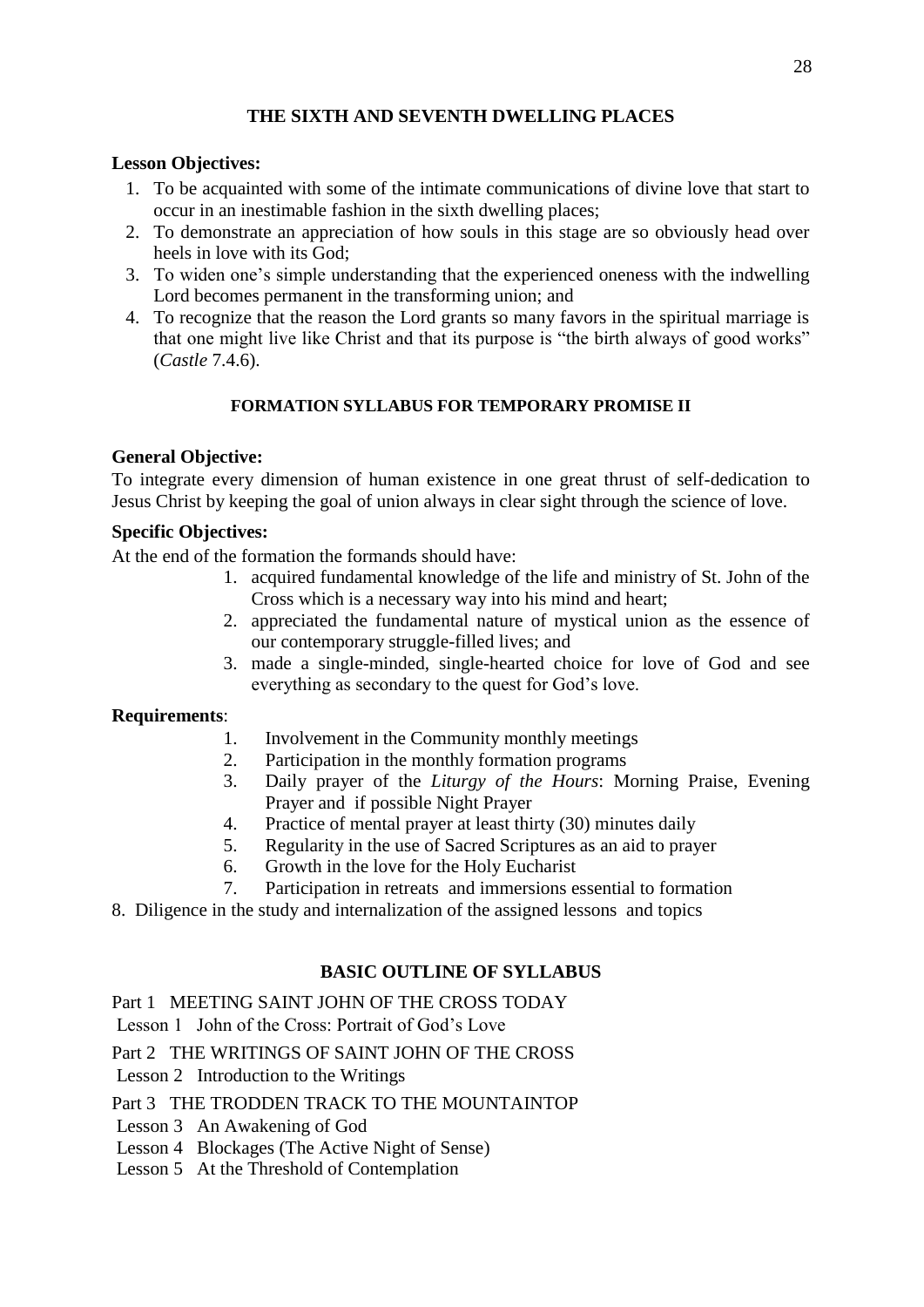| (The Passive Night of Sense)              |
|-------------------------------------------|
| Lesson 6 The Way of Pure Faith            |
| (The Active Night of the Spirit)          |
| Lesson 7 Nailed to a Cross: Not My Choice |
| (The Passive Night of the Spirit)         |
| Lesson 8 On the Mountaintop               |
| (Union of the Likeness of Love)           |

# **PART 1 MEETING SAINT JOHN OF THE CROSS TODAY**

## **Lesson 1**

# **JOHN OF THE CROSS: PORTRAIT OF GOD'S LOVE**

### **Lesson Objectives:**

- 1. To know and value John of the Cross through the quality and harmony of his life on the human level of sensitivity as well as on the level of his deep spirituality; and
- 2. To develop a fundamental, experiential affinity to the Father of the Teresian Carmel

# **PART 2 THE WRITINGS OF SAINT JOHN OF THE CROSS**

### **Lesson 2**

## **INTRODUCTION TO THE WRITINGS**

### **Lesson Objective:**

To provide the essential background for the study of the doctrine of St. John of the Cross through a clear and comprehensive framework from its ascetical beginnings to the loftiest degrees of the mystical union.

# **PART 3 THE TRODDEN TRACK TO THE MOUNTAINTOP**

### **Lesson 3**

# **AN AWAKENING OF GOD**

### **Lesson Objectives:**

- 1. To acknowledge and esteem the truth that if anyone is seeking God, the Beloved is seeking that person much more, and
- 2. To awaken a faith-desire which is a necessary response to divine generosity.

**Lesson 4** 

### **BLOCKAGES**

(The Active Night of Sense)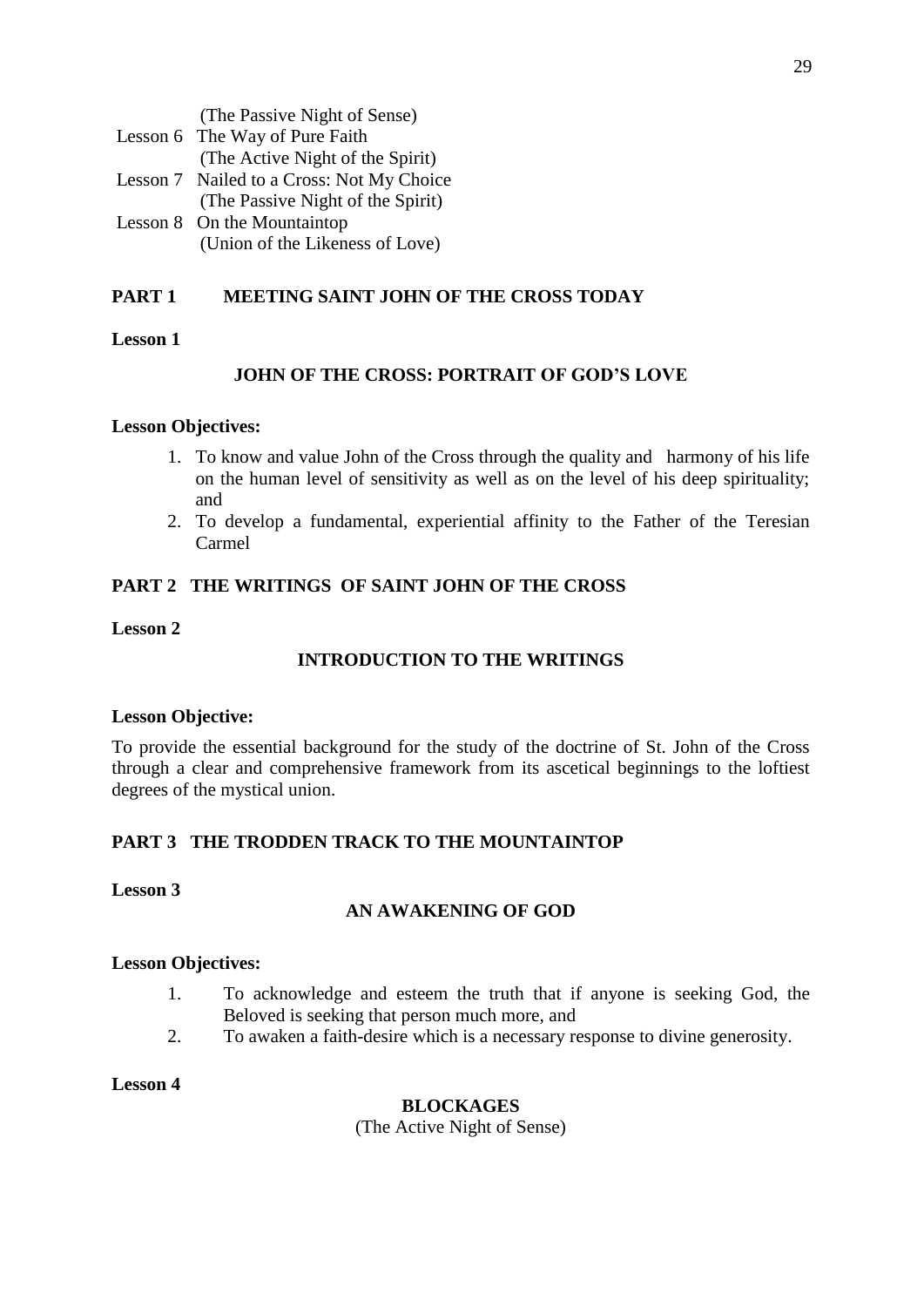### **Lesson Objectives:**

- 1. To instill a keen desire to cast out everything that could be a roadblock that stands in the way of the inflowing God;
- 2. To comprehend the correct meaning of John's doctrine on the "appetites" centering primarily on the usefulness of denying one's dependence on disordered desires; and
- 3. To develop an awareness of the harm appetites inflict on the soul.

### **Lesson 5**

### **AT THE THRESHOLD OF CONTEMPLATION**

(The Passive Night of Sense)

### **Lesson Objective:**

to appreciate the essence of prayer as a time to be at peace in God's presence, in a desire to be attentive in a general, receptive, and loving way or in patient perseverance when it becomes prey to aridity

### **Lesson 6**

## **THE WAY OF PURE FAITH**

(The Active Night of the Spirit)

### **Lesson Objective:**

To desire to live the theological life of faith, hope and love as the living expression of union with God and all movement toward union, the heart of the Christian spiritual and mystical life.

## **Lesson 7**

## **NAILED TO A CROSS: NOT MY CHOICE**

(The Passive Night of the Spirit)

### **Lesson Objective:**

To find joy at the heart of darkness where the deciding factor is not the degree of pain experienced but our attitude within it.

### **Lesson 8**

### **ON THE MOUNTAINTOP**

(Union of the Likeness of Love)

- 1. To be aware of God's burning desire to give full possession of Himself; and
- 2. To be transformed through love into the risen Christ that we may taste and see the goodness of God.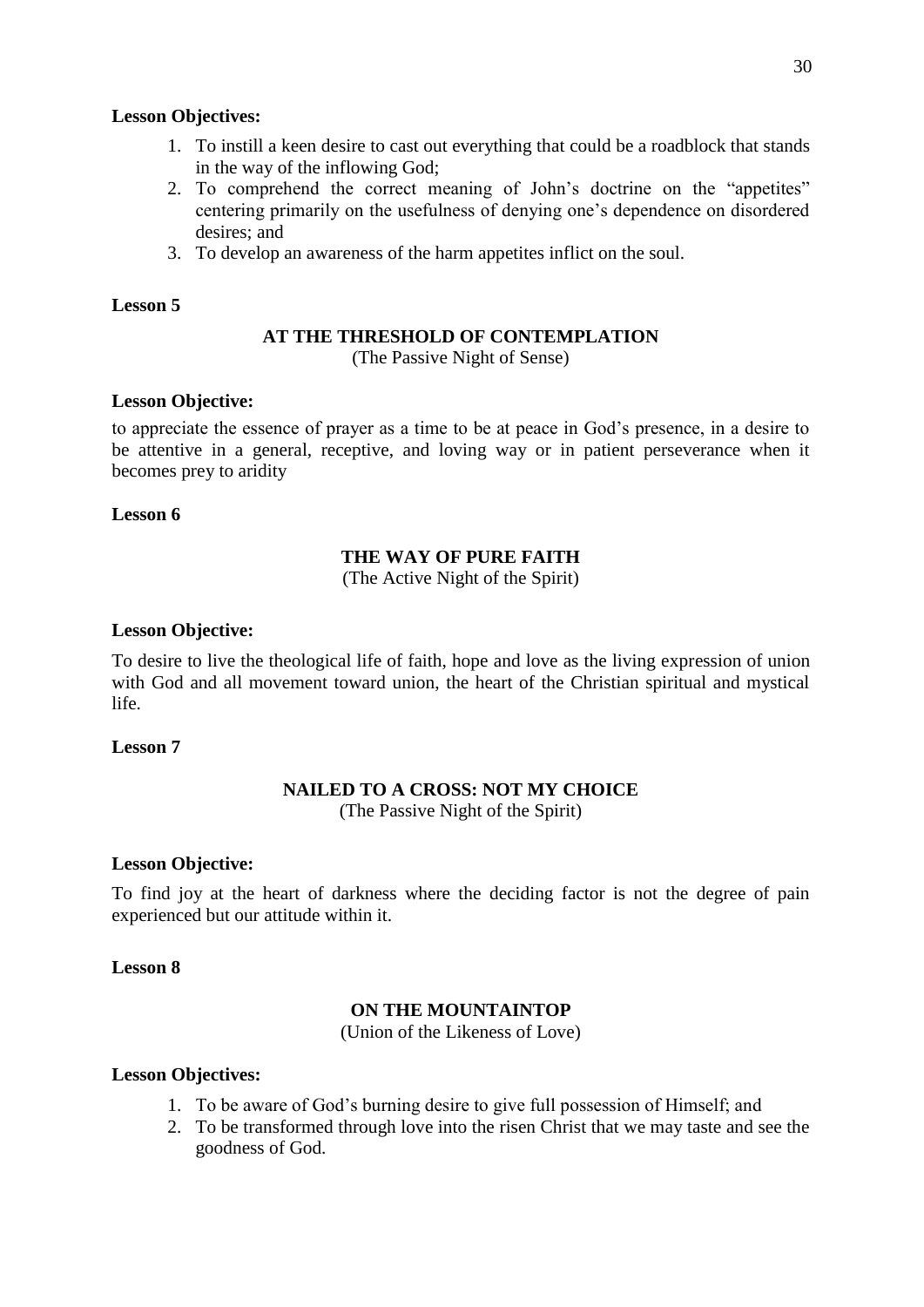# **FORMATION SYLLABUS FOR TEMPORARY PROMISE III**

## **General Objective:**

To know, understand and live the essence of the "little way" where holiness is not the fruit of our own efforts but of divine action which requires nothing more than confidence in God's loving mercy.

# **Specific Objectives:**

At the end of the formation, the formands should have:

- 1. acquired adequate knowledge and understanding of the life, writings and virtues of St. Thérèse;
- 2. developed prayerful insights on the value of the main doctrines of St. Thérèse in the present world;
- 3. an appreciation of the importance of the theological life as exemplified by St. Thérèse; and

4. initiated the process of self-renewal in the light of St. Thérèse's experience and doctrine.

## **Requirements:**

- 1. Involvement in the Community monthly meetings
- 2. Participation in the monthly formation programs
- 3. Daily prayer of the *Liturgy of the Hours*: Morning Praise, Evening Prayer and if possible Night Prayer
- 4. Practice of mental prayer at least thirty (30) minutes daily
- 5. Regularity in the use of Sacred Scriptures as an aid to prayer
- 6. Growth in the love for the Holy Eucharist
- 7. Participation in retreats and immersions essential to formation
- 8. Diligence in the study and internalization of the assigned lessons and topics

# **BASIC OUTLINE OF SYLLABUS**

Part 1 CONTEXT AND CIRCUMSTANCES: EARLY FORMATION

- Lesson 1 The World and Works of St. Thérèse
- Lesson 2 Family, Childhood and Adolescence
- Part 2 RELIGIOUS APPRENTICESHIP PRACTICED TO THE FULL
- Lesson 3 The Carmel of St. Thérèse
- Lesson 4 From Discovery to Offering
- Lesson 5 Coincidences, Contrasts and Common Grace
- Part 3 THE FRUITS
- Lesson 6 Encounter with God Through the Word and Mary
- Lesson 7 Love Overflows
- Part 4 THE SAINT AND DOCTOR
- Lesson 8 Saint and Doctor of the Church

# **PART 1 CONTEXT AND CIRCUMSTANCES: PRE-FORMATION**

### **Lesson 1**

# **THE WORLD AND WORKS OF ST. THÉRÈSE**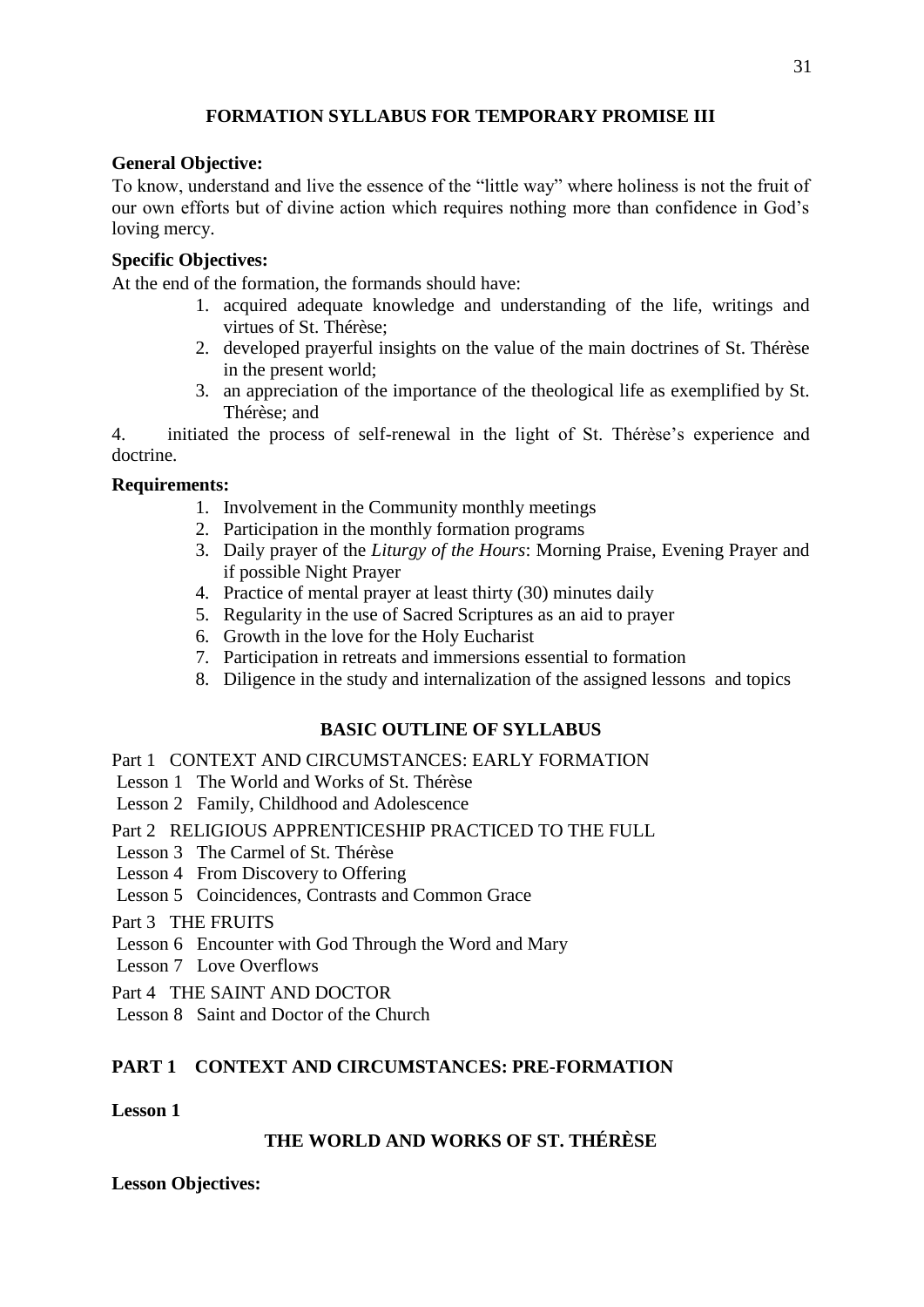1. To develop an appreciation of the historical setting of St. Thérèse's time;

2. To have an understanding of the "back to the Gospel" message of St. Thérèse to the world; and

3. To acquire an overview of St. Thérèse's writings on her life, letters, poetry, religious plays and prayers.

# **Lesson 2**

# **FAMILY, CHILDHOOD AND ADOLESCENCE**

# **Lesson Objectives:**

- 1. To have an understanding of the influences of the family in the 'making of a saint' in St. Thérèse;
- 2. To acquire an appreciation of the spiritual formation of St. Thérèse during her childhood and adolescence; and
- 3. To develop insights into St. Thérèse's spiritual formation in relation to one's own spiritual growth.

# **PART 2 RELIGIOUS APPRENTICESHIP PRACTICED TO THE FULL**

# **Lesson 3**

# **THE CARMEL OF ST. THÉRÈSE**

# **Lesson Objectives:**

- 1. To understand the demands of being a Carmelite nun during Thérèse's time;
- 2. To appreciate the influence of Carmelite community; and
- 3. To reflect on our Community's role on our own spiritual growth.

# **Lesson 4**

# **FROM DISCOVERY TO OFFERING**

# **Lesson Objectives:**

- 1. To trace the path St. Thérèse was led to take leading to the offering of Merciful Love;
- 2. To understand fully the doctrine of the 'little way';
- 3. To draw insights from St. Thérèse's offering to the Merciful Love; and
- 4. To reflect on the impact of St. Thérèse's way of absolute confidence.

# **Lesson 5**

# **COINCIDENCES, CONTRASTS AND COMMON GRACE**

- 1. To identify parallels, differences and common graces identical between St. Thérèse and St. Teresa of Avila, as well as, St. Thérèse and St. John of the Cross;
- 2. To acquire an appreciation of the influence of our Holy Parents, Teresa and John to our little sister, Thérèse; and